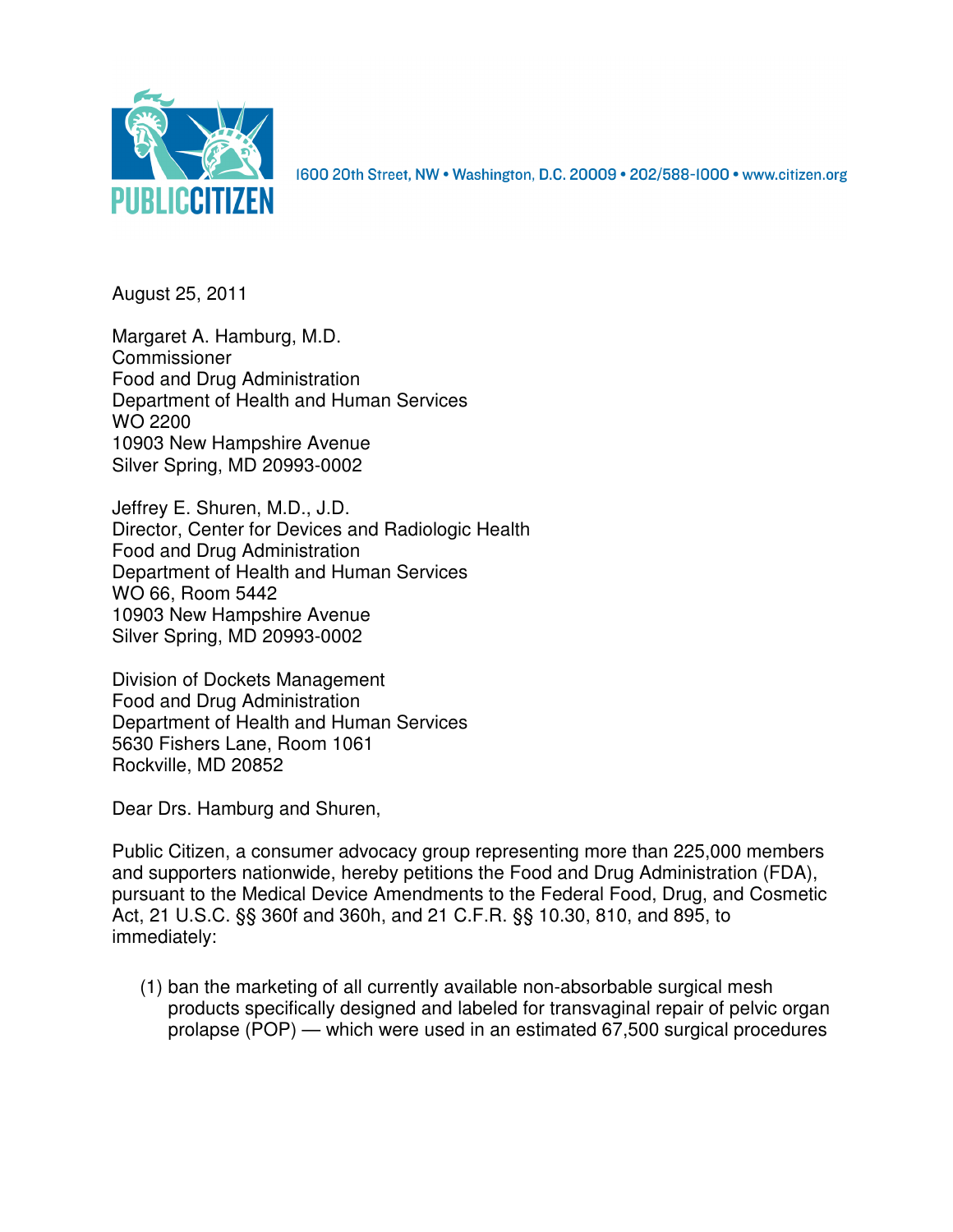in the U.S. in 2010<sup>\*</sup> — because these devices (a) offer no clinically significant benefits in comparison to surgical repairs for POP performed without placement of surgical mesh; and (b) have high rates of serious complications, many of which require additional surgical intervention and some of which are not amenable to surgical correction and result in permanent life-altering harm, therefore presenting "an unreasonable and substantial risk of illness or injury," the standard for the FDA to institute proceedings to ban a device under the device law, 21 U.S.C. § 360f and 21 C.F.R. § 895.21(a);

- (2) order all manufacturers of non-absorbable surgical mesh products specifically designed and labeled for transvaginal repair of POP to recall these products; and
- (3) require that any non-absorbable surgical mesh product specifically designed and labeled for transvaginal repair of POP that is proposed for marketing in the future be classified as a class III device and be approved for marketing only under a premarket approval application (PMA) that includes data from well-designed, prospective clinical trials that provide a reasonable assurance that the surgical mesh product is safe and effective.

# **I. BACKGROUND**

l

## **A. Regulatory status of surgical mesh products for transvaginal repair of POP**

A variety of surgical mesh products specifically designed for repair of POP are marketed in the U.S. Examples include the following:

- Gynecare Prolift Total, Anterior, and Posterior Pelvic Floor Repair Systems (Ethicon, Inc., Somerville, NJ)
- Gynecare Prolift +M Total, Anterior, and Posterior Pelvic Floor Repair Systems (Ethicon, Inc.)
- Gynemesh Prolene Soft Nonabsorbable Synthetic (Ethicon, Inc.)
- AMS Elevate Anterior and Apical Prolapse Repair System (American Medical Systems, Inc., Minnetonka, MN)
- Pinnacle Pelvic Floor Repair Kits (Boston Scientific Corp., Marlborough, MA)
- Avaulto Support System (C.R. Bard, Inc., Covington, GA)
- Polyform Synthetic Mesh (Proxy Biomedical, Ltd., Galway, Ireland)

<sup>\*</sup> Our estimate of 67,500 was calculated as follows: Based on data from surgical mesh manufacturers, the FDA reported that (a) in 2010 approximately 300,000 women in the U.S. underwent surgical procedures for POP repair, (b) approximately one-third of these POP surgeries used mesh (i.e., 100,000) and (c) approximately three-fourths of these mesh procedures were done transvaginally (i.e., 75,000). Assuming that 90% of these mesh procedures used non-absorbable mesh, the total number of transvaginal POP repair procedures using non-absorbable surgical mesh performed in the U.S. in 2010 was approximately 67,500.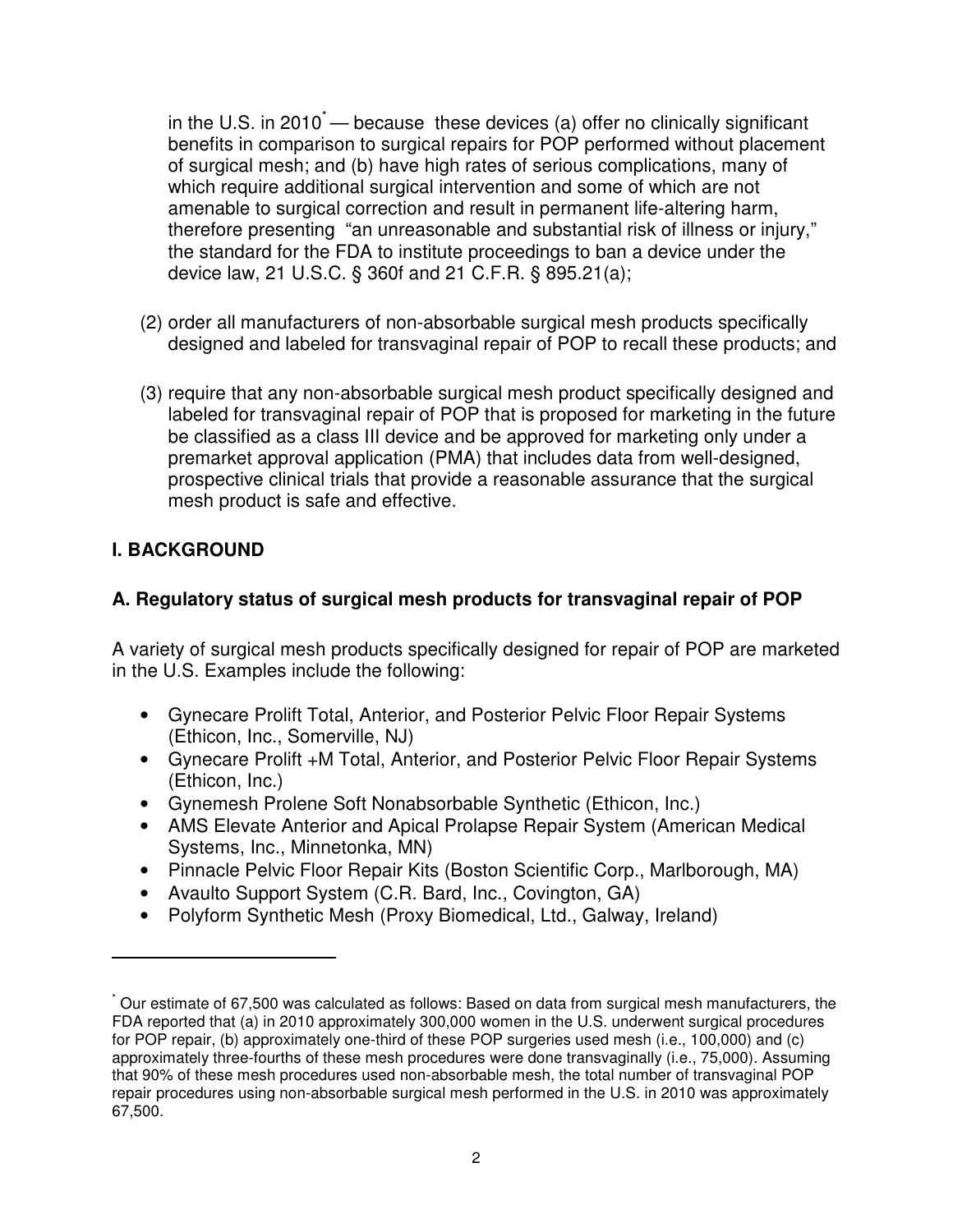These devices carry the FDA regulatory description of "surgical mesh" (see 21 C.F.R. § 878.3300<sup>1</sup>) and FDA product code FTL or FTM, are class II devices, and were reviewed by the FDA under the 510(k) premarket notification process.<sup>2</sup> The FDA regulations identify surgical mesh as "a metallic or polymeric screen intended to be implanted to reinforce soft tissue or bone where weakness exists. Examples of surgical mesh are metallic and polymeric mesh for hernia repair, and acetabular and cement restrictor mesh used during orthopedic surgery."<sup>1</sup>

These surgical mesh products generally have been cleared for marketing based solely on in vitro bench and/or animal testing to confirm that engineering specifications are met and that mesh material is biocompatible. Clinical trials in human subjects to assess the safety and efficacy of these devices generally have not been carried out prior to the FDA's clearance for marketing. $3$ 

# **B. Pelvic organ prolapse**

POP involves the protrusion or descent of one or more of the pelvic organs into the vagina (or prolapse of the vaginal vault itself) due to weakness of or injury to the connective tissues and muscles that normally provide support to these organs.<sup>4</sup> POP is common and occurs in 40-50% of parous women (women who have given birth to a child) and in 6% of non-parous women.<sup>4,5</sup> The types of POP are classified according to the compartment or segment of the vagina affected and the organ that has prolapsed and include the following: $4,6$ 

- Anterior vaginal wall prolapse: cystocele (prolapse of the urinary bladder) and urethrocele (prolapse of the urethra)
- Posterior vaginal wall prolapse: rectocele (herniation of the rectum into the vagina)
- Enterocele (herniation of loops of small bowel into the vagina, usually occurring either apically or posteriorly)
- Uterine prolapse (prolapse of the uterus and cervix, or prolapse of the cervix alone in women who have had a supracervical hysterectomy)
- Prolapse of the vaginal vault (which occurs only after hysterectomy; this is sometimes referred to as apical prolapse)

Prolapse affecting the anterior vaginal wall (cystocele) is the most common type of POP.<sup>7</sup> In an individual patient, prolapse may involve more than one segment of the vagina simultaneously.<sup>4</sup>

The etiology of POP is multifactorial. Possible risk factors include pregnancy itself, parity, congenital or acquired connective tissue disorders or injuries, aging, hysterectomy, menopause, and factors associated with a chronic elevation in intraabdominal pressure.<sup>4,5</sup>

Except in very rare cases, POP is not a life-threatening condition.<sup>8</sup> Most women with POP are asymptomatic.<sup>5</sup> However, in some women, POP causes symptoms that can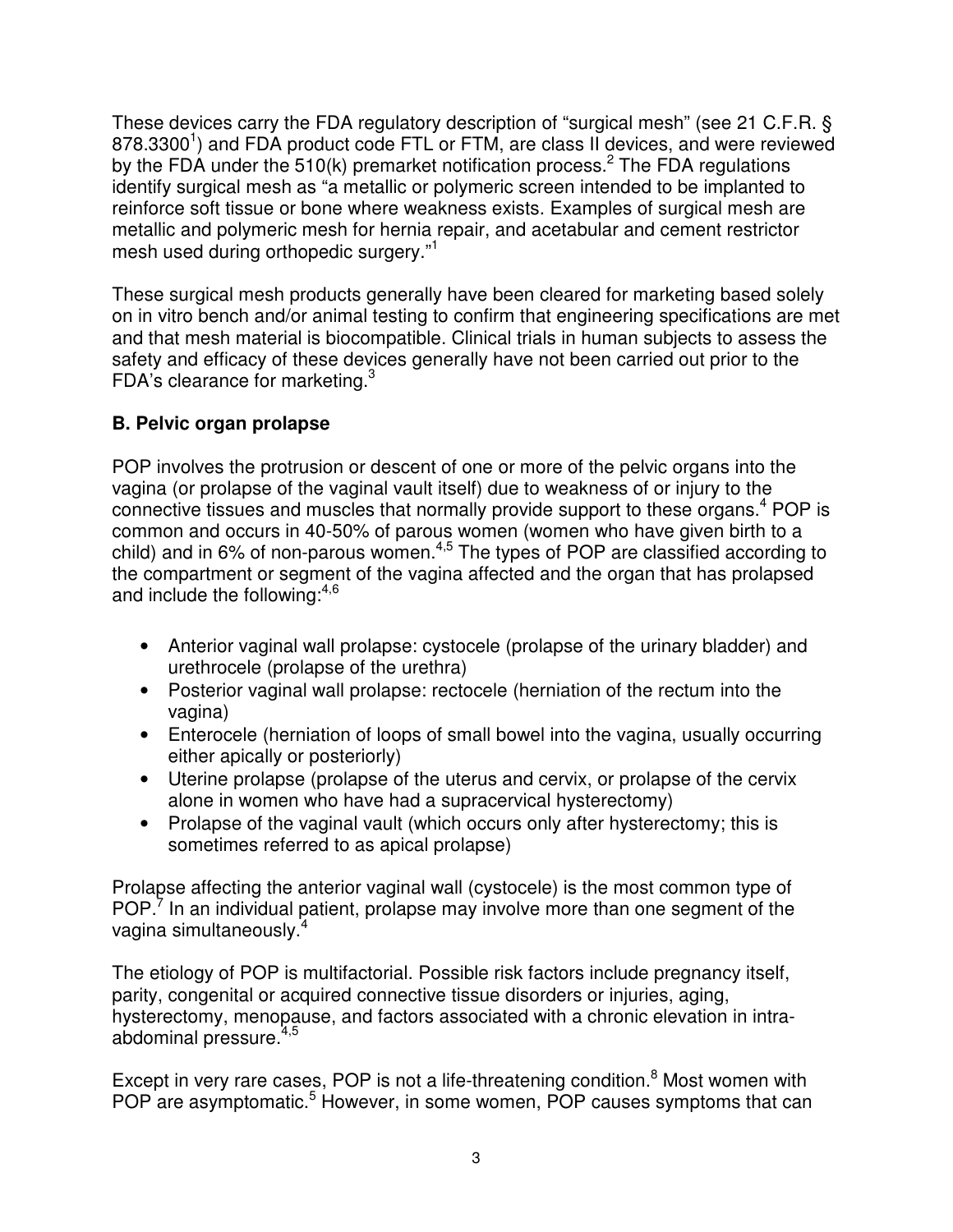adversely impact the quality of life (QOL). These symptoms can include discomfort from vaginal bulging, a visible bulge or protrusion through the vaginal opening, pelvic pressure, sexual dysfunction, difficulty voiding or defecating (e.g., women may need to manually push the prolapse up in order to urinate or defecate), urinary incontinence, fecal incontinence, and backache. $4,8$ 

Women with symptomatic POP can be treated with surgical or non-surgical interventions. Conservative, non-surgical interventions include use of pessaries manually inserted into the vagina to provide support to the prolapsing organs, pelvic muscle exercises, and lifestyle interventions. While these interventions carry little risk, evidence supporting their efficacy is limited.<sup>9,10</sup>

Surgical interventions for POP include a wide variety of abdominal and vaginal surgical techniques. Among the most common procedures are anterior repair for anterior vaginal wall prolapse (anterior colporrhaphy) and posterior repair for posterior wall prolapse (posterior colporrhaphy). Most surgeries for POP (except apical prolapse or vaginal vault prolapse) are performed transvaginally.

It has become increasingly common for surgical mesh to be implanted as part of the operation for transvaginal POP repair with the intent of increasing the longevity of the repair.<sup>3</sup>

Surgical mesh materials can be divided into the following four major categories:<sup>3</sup>

- Non-absorbable synthetic (e.g., polypropylene or polyester)
- Absorbable synthetic (e.g., poly[lactic-co-glycolic acid] or poly[caprolactone])
- Biologic (e.g., acellular collagen derived from bovine or porcine sources)
- Composite (i.e., a combination of any of the first three categories)

Most surgical mesh devices cleared for transvaginal surgical POP repair are composed of non-absorbable synthetic polypropylene.<sup>3</sup>

Based on data from manufacturers of surgical mesh, the FDA reported that approximately 300,000 women in the U.S. underwent surgical procedures to repair POP in 2010 and that approximately 75,000 of these procedures involved a transvaginal repair with implantation of surgical mesh. $3$  (As noted in the footnote on page 2, assuming that 90% of these transvaginal POP repairs with mesh involved nonabsorbable mesh, the total number of transvaginal POP repair procedures using nonabsorbable surgical mesh performed in the U.S. in 2010 was approximately 67,500.)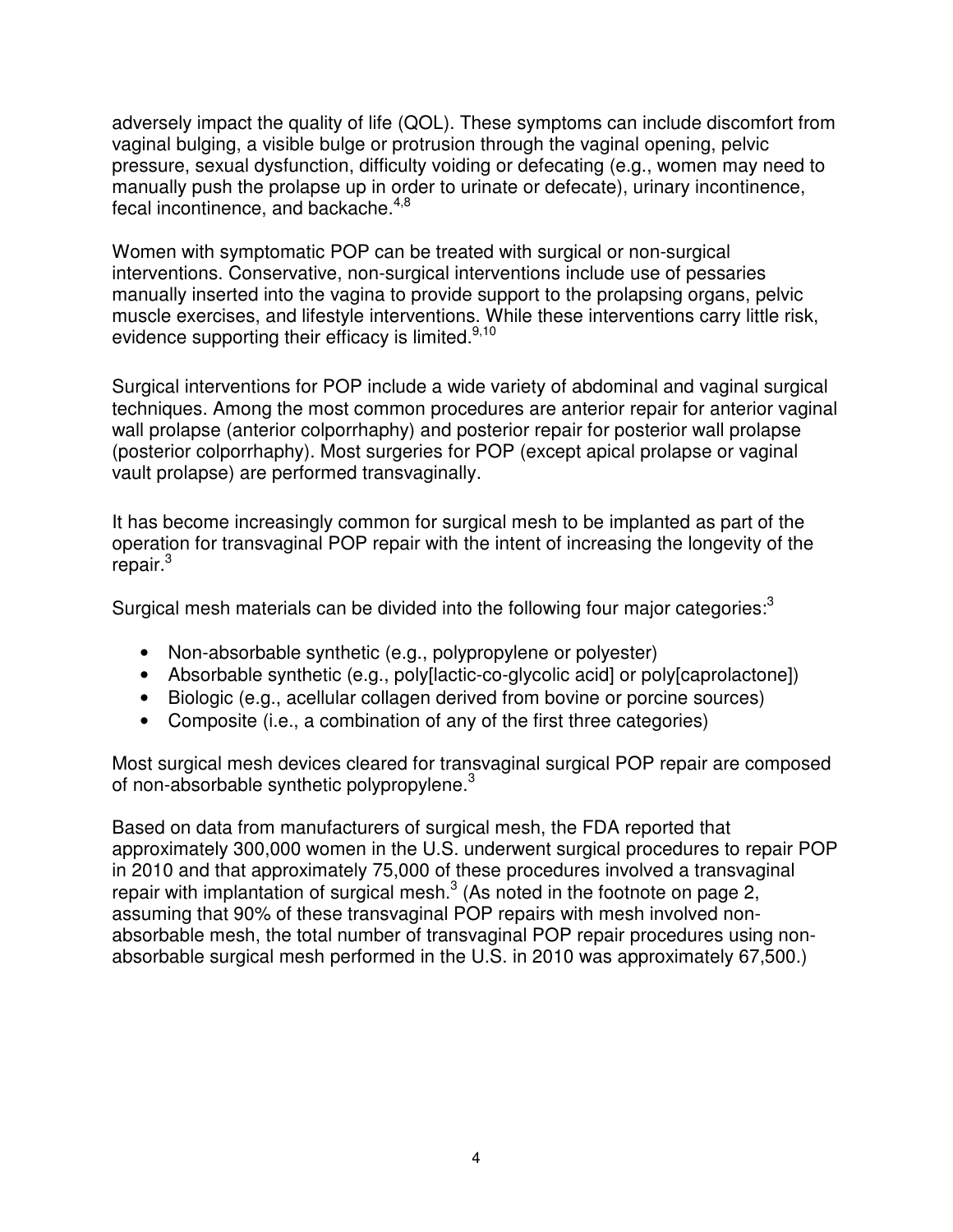## **II. STATEMENT OF GROUNDS**

## **A. Use of surgical mesh for transvaginal POP repair provides no clinically significant benefit compared to repair without mesh using only native tissues**

Most women who have POP on pelvic examination are asymptomatic and do not require any treatment. For symptomatic women with POP, the goal of treatment is relief of symptoms. Therefore, the assessment of the benefits of surgical procedures for transvaginal POP repair necessarily must focus on symptom relief rather than anatomic outcomes.

A review of the peer-reviewed scientific literature reveals that while transvaginal POP repair with mesh appears to result in less prolapse being detected on pelvic examination following surgery in comparison to non-mesh repair procedures using only native tissues, the use of mesh does not provide any better outcomes in terms of relief of symptoms and QOL measures, which ultimately are the clinically significant indicators for measuring treatment success for this condition. We outline here the series of randomized, controlled clinical trials and systematic reviews that have evaluated the efficacy and safety of POP repair procedures using surgical mesh.

#### Single-center, randomized, controlled trials of absorbable polyglactin 910 mesh

The two earliest studies evaluating the use of surgical mesh for transvaginal POP repair tested polyglactin 910 mesh (Ethicon, Inc.), an absorbable synthetic mesh.

The first such study, conducted by Sand et al, was a prospective, randomized, controlled clinical trial in 160 women with cystocele protruding to or beyond the vaginal hymen who were undergoing transvaginal anterior colporrhaphy (as well as posterior colporrhaphy in some cases), with or without an anti-incontinence procedure, between September 1995 and April 1999 at a single institution (the Evanston Continence Center, Evanston, IL).<sup>11</sup> The subjects were randomized to have the surgery with (n=80) or without (n=80) placement of absorbable polyglactin 910 mesh. The investigators excluded patients if they only had an anterior enterocele or only a paravaginal defect with no need for a central cystocele repair. Subjects also underwent correction of other prolapsed pelvic organs if present. At two, six, 12, and 52 weeks after surgery, subjects underwent assessments for pelvic anatomy, adverse effects, and continence and voiding function. The primary outcome variables were recurrent cystocele and rectocele at the mid-vaginal plane or beyond at 12 weeks and one year.

The key results of the Sand et al study were as follows:

- There was no significant difference in post-operative recurrence of cystocele or rectocele at 12 weeks.
- At one year, the difference in the recurrence of cystocele to the mid-vaginal plane (second-degree cystocele) was not statistically significant between the two study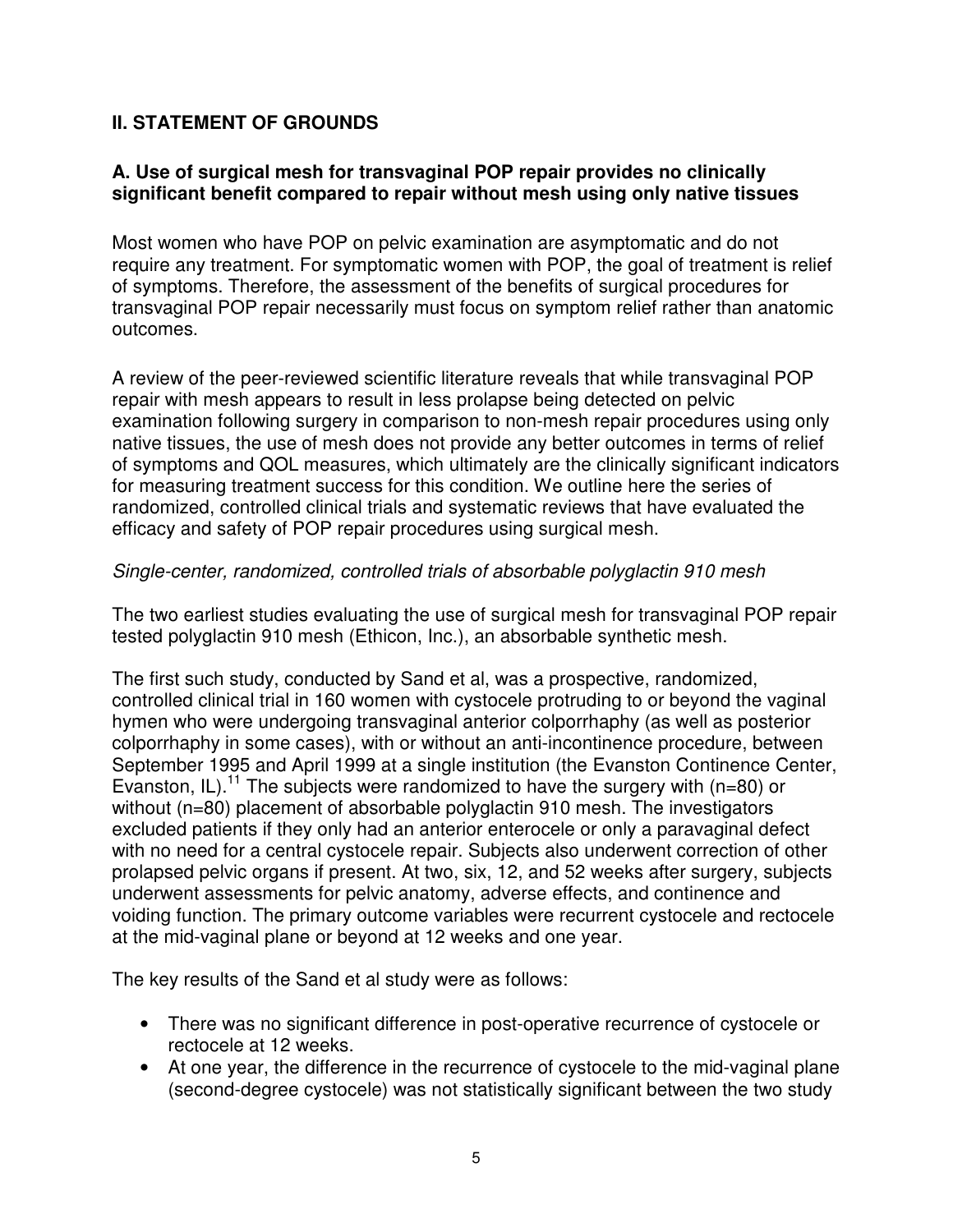groups (31% in non-mesh group versus 22% in mesh group, p=.20). The recurrence of cystoceles to the hymenal ring (third-degree cystocele) was statistically significantly higher in the non-mesh group than in the mesh group (11% versus 2.7%, p=0.04), as was the combined recurrence of second- and third-degree cystoceles (43% in the non-mesh group versus 25% in the mesh group,  $p=0.02$ ).

- There was no difference in recurrence of rectoceles at one year for subjects undergoing such additional repair by posterior colporrhaphy.
- There were no adverse events noted from the polyglactin mesh during the trial.

The Sand et al study had several limitations, including the following:

- The study was conducted at a single site.
- The mesh tested was absorbable, whereas most transvaginal POP repair surgeries involving mesh placement today involve a synthetic, non-absorbable mesh.
- There was significant variation in the type of procedures subjects underwent.
- Seventeen subjects (seven in the mesh group and 10 in the non-mesh group) did not return for follow-up at one year and were not included in the analysis.
- Data on symptoms and QOL measures were not provided.
- Subjects and investigators were not blinded to study group assignment, which could have biased the assessment of the anatomic results.

The second study testing polyglactin 910 mesh, initially published by Weber et al<sup>12</sup> (with a subsequent reanalysis published by Chmielewski et  $a^{13}$ ), was a prospective, randomized, controlled clinical trial in 114 women with anterior vaginal wall prolapse who were undergoing transvaginal anterior colporrhaphy between June 1996 and May 1999 at a single institution (the Cleveland Clinic, Cleveland, OH). Subjects were randomized to one of three groups: standard anterior colporrhaphy without mesh (n=38), ultralateral anterior colporrhaphy without mesh (n=38), or anterior colporrhaphy with polyglactin 910 mesh (n=38). The investigators excluded patients if they were also scheduled to undergo an anti-incontinence procedure other than suburethral plication. Subjects also underwent correction of other prolapsed pelvic organs if present. Subjects underwent pelvic examinations for anatomic assessments and completed unspecified questionnaires about urinary symptoms and sexual function at baseline and at six months, one year, and two years post-operatively. The primary outcome variable in the initial analysis by Weber et al was anatomic success. For the reanalysis of the study data by Chmielewski et al, the primary outcome measure was success defined as no prolapse beyond the hymen, the absence of prolapse symptoms and the absence of retreatment.

The key results of the Weber/Chmielewski study were as follows:

• At a median follow-up of 23 months, there was no statistically significant difference between the three groups in anatomic results (10 of 33 subjects [30%] assigned to the standard colporrhaphy/non-mesh group experienced satisfactory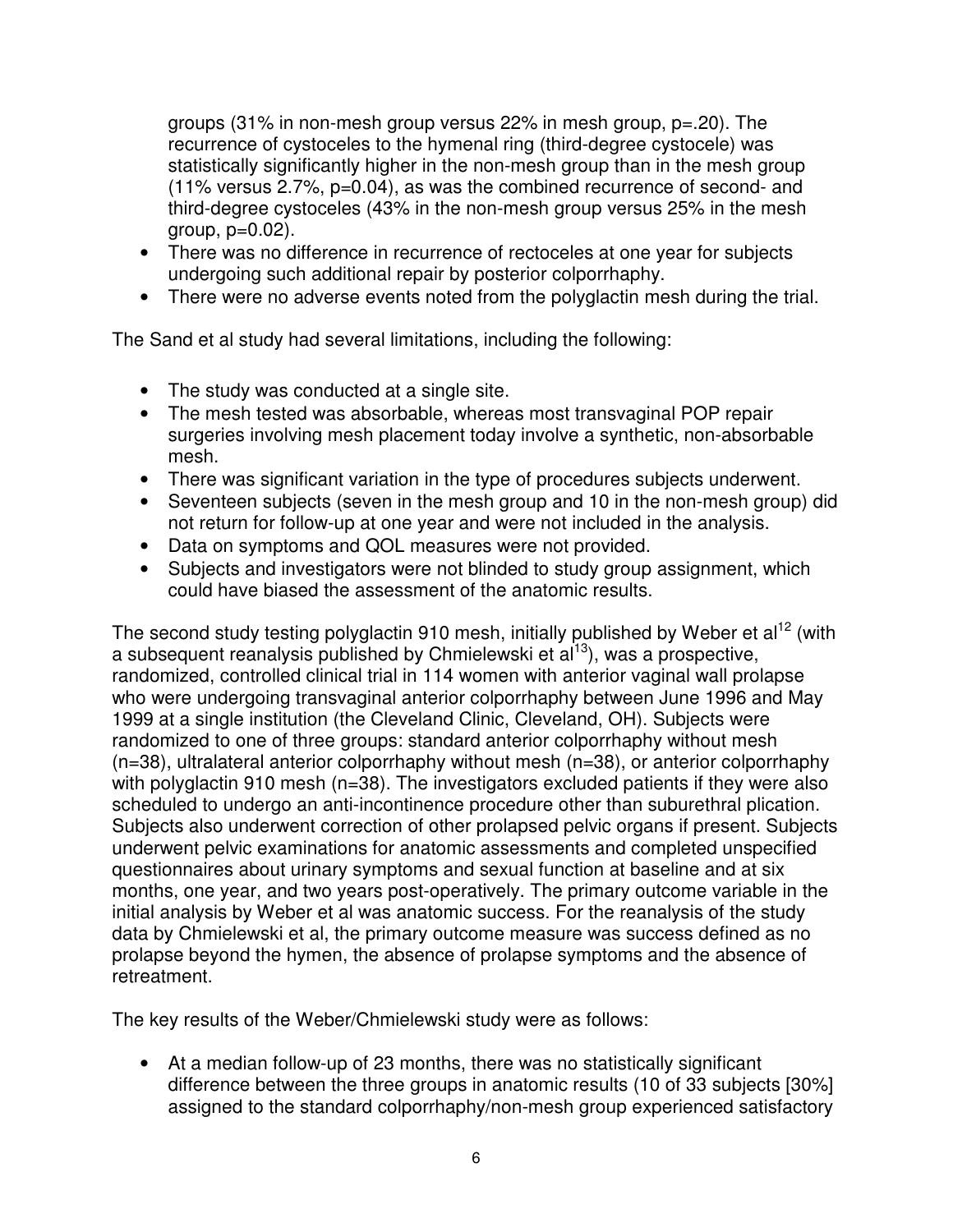or optimal anatomic results, compared with 11 of 26 subjects [42%] in the mesh group and 11 of 24 subjects [46%] in the ultralateral colporrhaphy/non-mesh group, p=.578).

• There were no statistically or clinically significant differences between the groups in (a) the rate of prolapse beyond hymen, (b) the absence of pelvic organ prolapse symptoms, (c) reoperations for POP, and (d) all three outcomes combined.

The Weber/Chmielewski study had several limitations, including the following:

- The study was conducted at a single site, and the number of subjects was small.
- The mesh tested was absorbable, whereas most transvaginal POP repair surgeries involving mesh placement today involve a synthetic, non-absorbable mesh.
- There was significant variation in the type of procedures subjects underwent.
- Ten subjects (one in the standard colporrhaphy without mesh group, two in the ultralateral colporrhaphy group without mesh and seven in the mesh group) were lost to follow-up before one year post-operatively and were not included in the analysis.
- Seven subjects (two in the standard colporrhaphy without mesh group, four in the ultralateral colporrhaphy group without mesh and one in the mesh group) did not receive the allocated intervention and were excluded from the analysis.
- Subjects and investigators were not blinded to study group assignment.

## Single-center, randomized, controlled trial of non-absorbable Parietene polypropylene  $mesh<sup>14</sup>$

Sivaslioglu et al conducted a prospective, randomized, controlled trial in 90 women with cystocele who were undergoing transvaginal anterior colporrhaphy between January 2006 and January 2007 at a single institution (Ankara Etlik Women's and Maternity Teaching Hospital, Ankara, Turkey). The subjects were randomized to have surgery with (n=45) or without (n=45) placement of Parietene polypropylene mesh (Sofradim Production, Trévoux, France). The investigators excluded patients with stress urinary incontinence, rectocele, enterocele, or recurrent cystocele. All surgeries were performed by the same surgeon. Subjects were evaluated by pelvic examination for POP staging  $-$  performed by another surgeon who did not participate in the surgery  $-$  and a POP quality of life (P-QOL) questionnaire that had been validated for Turkish women.

The key results of the study were as follows:

• After a mean follow-up of 12 months (range eight to 16 months), an acceptable anatomic cure — defined as when the leading edge of the cystocele was less than minus one centimeter (cm) in relation to the hymen (stage 1 prolapse) was achieved in 91% of mesh group subjects and 72% in non-mesh group subjects (p<0.05).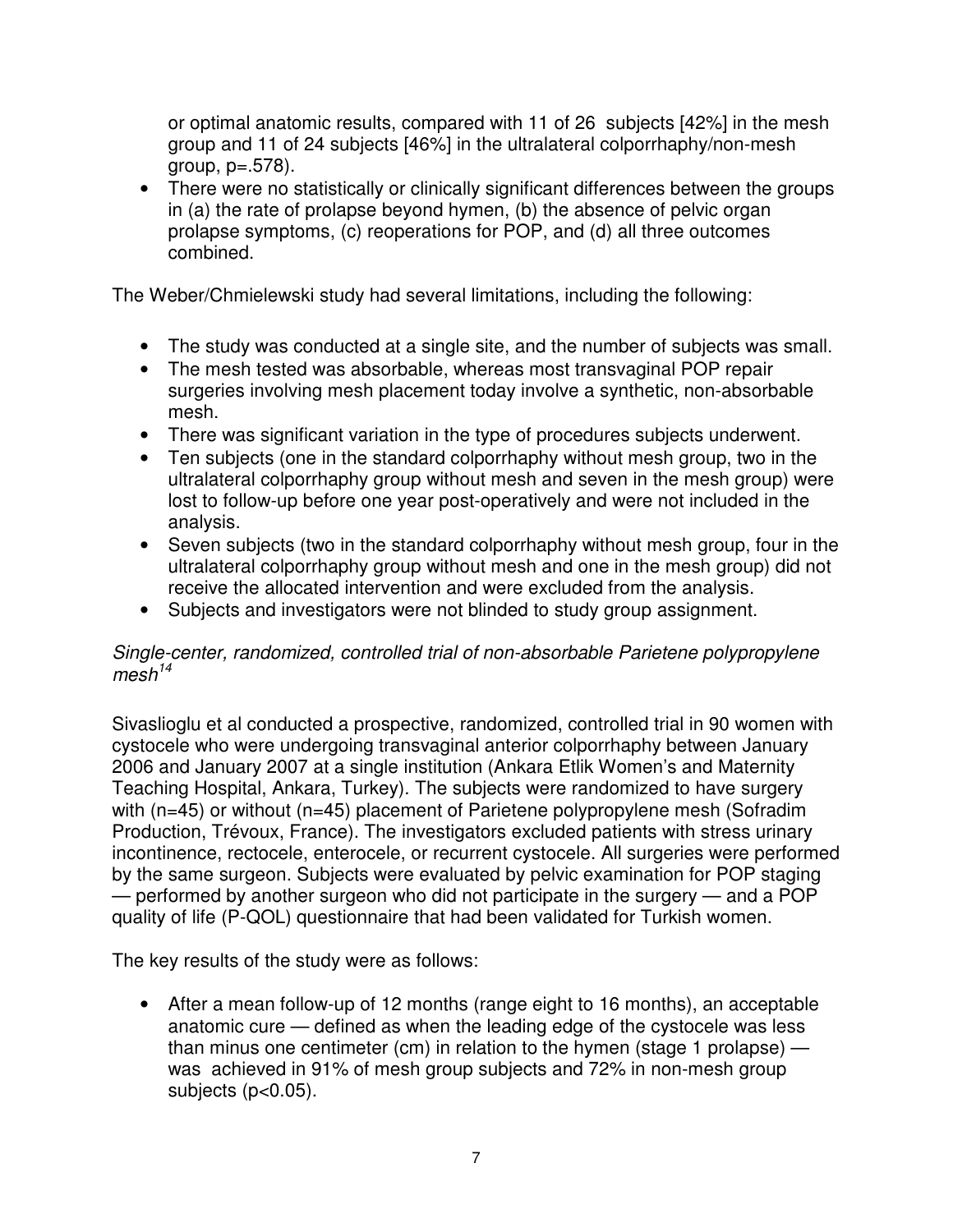- Differences in anatomic cure rates were seen in anterior vaginal wall repairs, not in posterior wall repairs.
- Remarkable improvement in the scores of QOL was observed in both groups; post-operative P-QOL scores were reported as being the same for both groups.

The study had several limitations, including the following:

- The study was conducted at a single site and was relatively small.
- Two subjects in the mesh group and three subjects in the non-mesh group were lost to follow-up and were not included in the analysis.
- It was unclear whether subjects and all investigators were blinded to study group assignment.

### Single-center, randomized, controlled trial of non-absorbable Perigree Transobturator Prolapse Repair System polypropylene mesh<sup>15</sup>

Nguyen et al conducted a prospective, randomized, controlled trial in 76 women with stage 2 or greater anterior vaginal prolapse who were undergoing transvaginal anterior colporrhaphy between January 2005 and April 2006 at a single institution (Kaiser Permanente Bellflower Medical Center, Bellflower, CA). The subjects were randomized to have surgery with ( $n=38$ ) or without ( $n=38$ ) placement of polypropylene mesh (Perigree Transobturator Prolapse Repair System, American Medical Systems, Minnetonka, MN) placed via a transobturator approach. The investigators excluded patients who had prior anterior vaginal prolapse repair with biologic or synthetic graft or were scheduled for concomitant Burch colposuspension or pubovaginal sling. Many subjects underwent other concomitant pelvic surgery. All surgeries were performed by the same surgeon. Prolapse staging and QOL evaluations (including the Pelvic Floor Distress Inventory [PFDI-20], Pelvic Floor Impact Questionnaire [PFIQ-7] and Pelvic Organ Prolapse/Urinary Incontinence Sexual Questionnaire [PISQ-12]) were performed at baseline and post-operatively at six months and one year. The primary outcome measure was recurrent stage 2 anterior vaginal prolapse. The subjects and the investigators performing the post-operative assessments were blinded to study group assignment.

- At one year, 87% of mesh group subjects and 55% of non-mesh group subjects had optimal and satisfactory anterior vaginal support (p=0.005). Most of the recurrences were POP-Q stage 2 and not bothersome enough to warrant reoperation.
- Sexual symptom scores as measured by the PISQ-12 did not change significantly in either study group following surgery.
- Total scores on the PFDI-20 and PRIQ-7 QOL questionnaires improved significantly from baseline in both groups at six months and one year postoperatively and were not statistically significantly different between the mesh and non-mesh groups at these time points.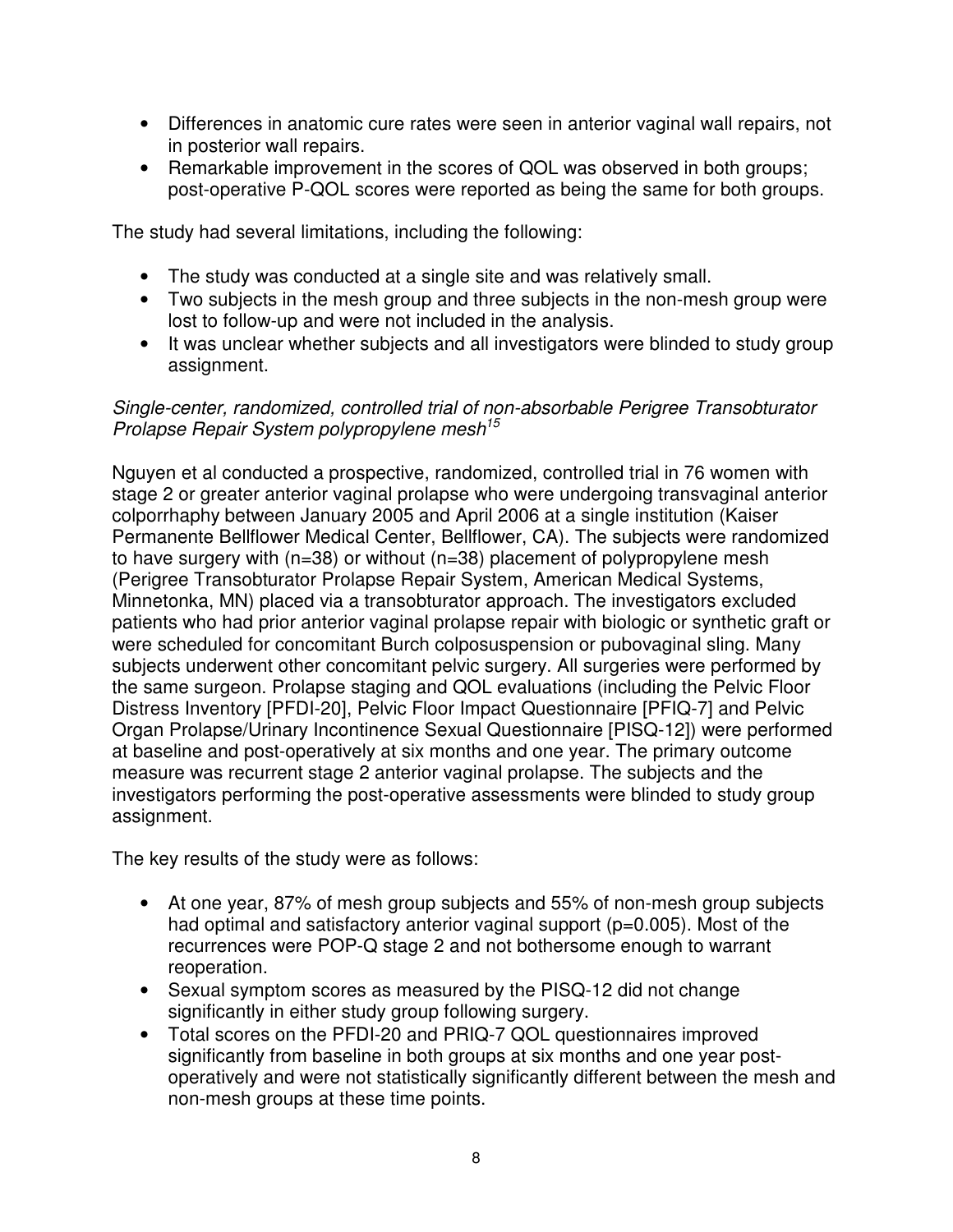The study had several limitations, including the following:

- The study was funded by American Medical Systems, Inc., the manufacturer of the mesh kit used in the study.
- The study was conducted at a single site and was relatively small.
- One subject in the mesh group did not undergo the assigned surgery and one subject in the non-mesh group was lost to follow-up. Both were excluded from the analysis.
- There was significant variation in the type of procedures subjects underwent.

#### Single-center, randomized, controlled trial of non-absorbable Gynemesh polypropylene  $mesh^{16}$

Carey et al conducted a prospective, randomized, controlled trial in 139 women with stage 2 or greater POP who required both anterior and posterior vaginal compartment repair at a single tertiary care teaching hospital (Royal Women's Hospital, Melbourne, Victoria, Australia). Subjects were randomized to transvaginal repair with (n=69) or without (n=70) placement of polypropylene mesh (Gynemesh PS, Ethicon, Inc.). The investigators excluded patients who required only an anterior or posterior vaginal compartment repair, had prolapse of the vaginal vault or cervix beyond the hymen, or required abdominal prolapse surgery with mesh. The primary outcome measure was absence of POP stage 2 or greater at 12 months. Secondary outcomes were symptoms, QOL outcomes (as assessed by the Prolapse Symptom Inventory & QOL questionnaire), and satisfaction with the surgery.

- Assuming that all subjects lost to follow-up prior to the 12-month post-operative evaluation were failures, the objective success rate (absence of POP stage 2 or greater) at 12 months was significantly greater in the mesh group subjects (81% versus 66% in the non-mesh group, p=0.049).
- Excluding patients who were lost to follow-up, there was no statistically significant difference in the primary outcome measure (81% of subjects in the mesh group had no stage 2 or greater POP at 12 months versus 66% in the nomesh group,  $p=0.07$ ). Carey et al highlighted this result in their report and concluded that vaginal surgery augmented by mesh did not result in significantly less recurrent prolapse at 12 months following surgery than traditional colporrhaphy without mesh.
- Most recurrences of stage 2 POP were in the anterior compartment
- A high level of satisfaction with surgery and improvements in symptoms and QOL measures at 12 months compared to baseline were observed in both groups, and there were no statistically significant differences in symptoms, QOL measures, or satisfaction with surgery between the two groups.
- Awareness of prolapse at 12 months was seen in three subjects (4.9%) in the mesh group versus seven (11.3%) in the non-mesh group (p=0.32).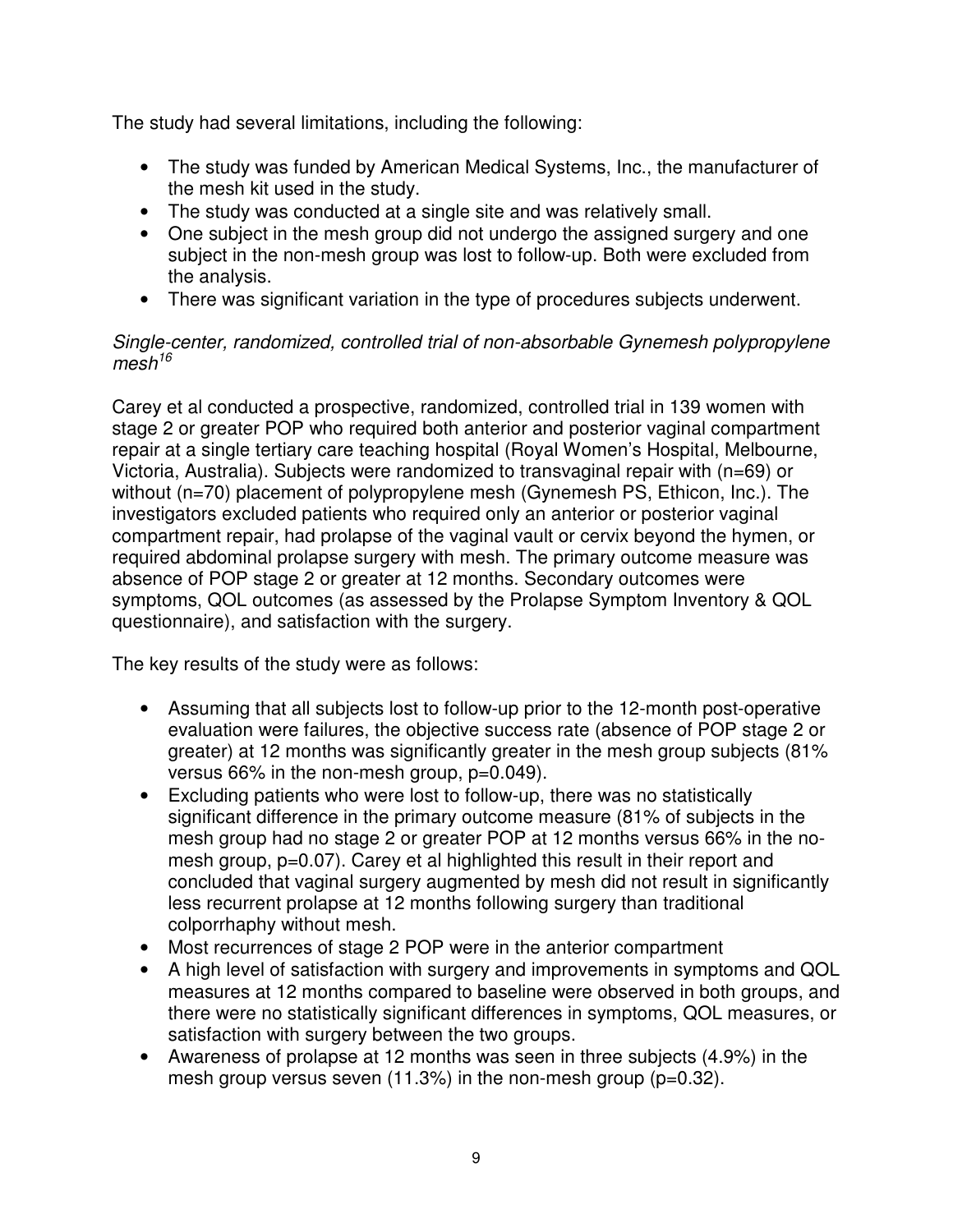• There was no difference in de novo dyspareunia (pain with intercourse) postoperatively.

The study had several limitations, including the following:

- The study was funded by Ethicon, Inc., the manufacturer of the mesh kit used in the study.
- The study was conducted at a single site.
- Subjects and investigators were not blinded to study group assignment.
- Six subjects in the mesh group and nine subjects in the non-mesh group were lost to follow-up before the 12-month follow-up assessment. All subjects were included in the intention-to-treat analysis presented here.
- There was variation in the type of procedures individual subjects underwent.

# Multicenter, randomized, controlled trial of non-absorbable Prolift polypropylene mesh<sup>17</sup>

Iglesia et al conducted a prospective, randomized, controlled, double-blind trial in 65 women with uterovaginal or vaginal prolapse, stages 2 to 4, who were undergoing transvaginal reconstructive surgery between January 2007 and August 2009 at three academic medical centers (Washington Hospital Center, Washington, DC; Stanford University, Stanford, CA; and Yale University, New Haven, CT). Subjects were randomized to traditional transvaginal prolapse surgery with (n=32) or without (n=33) placement of synthetic monofilament polypropylene mesh (Prolift mesh, Ethicon, Inc.) using a transobturator and ischiorectal fossa approach. The investigators excluded patients with shortened vagina or other congenital pelvic anomalies, other laparoscopic or abdominal/pelvic surgery in the previous three months, known neurologic or medical conditions affecting bladder function, or the need for concurrent surgery requiring an abdominal incision. The primary outcome measure was objective treatment success (POP-Q stage 1 or less) at three months. Secondary outcome measures included QOL measures (PFDI-20, PFIQ-7, PISQ-12, Pelvic Organ Prolapse Distress Inventory, Colorectal Anal Distress Inventory, Urogenital Distress Inventory [UDI-6], Colorectal Anal Impact Questionnaire, Urinary Impact Questionnaire, Patient Global Impression of Improvement [PGI-I], and Patient Global Impression of Severity) and complication rates. Subjects and investigators conducting post-operative evaluations were blinded to study group assignment unless it was medically necessary to break the blind.

- The study was halted, following an interim analysis by a data safety and monitoring board (DSMB), due to predetermined stopping criteria for vaginal mesh erosion (sometimes referred to as "mesh exposure") at a median of 9.7 months. All subjects had been followed for at least three months.
- There was no statistically significant difference in overall recurrence of POP-Q stage 2 or greater between the study groups (59% in the mesh group versus 73% in the non-mesh group, p=0.28).
- Most recurrences of POP (77%) were at or proximal to the hymenal remnant.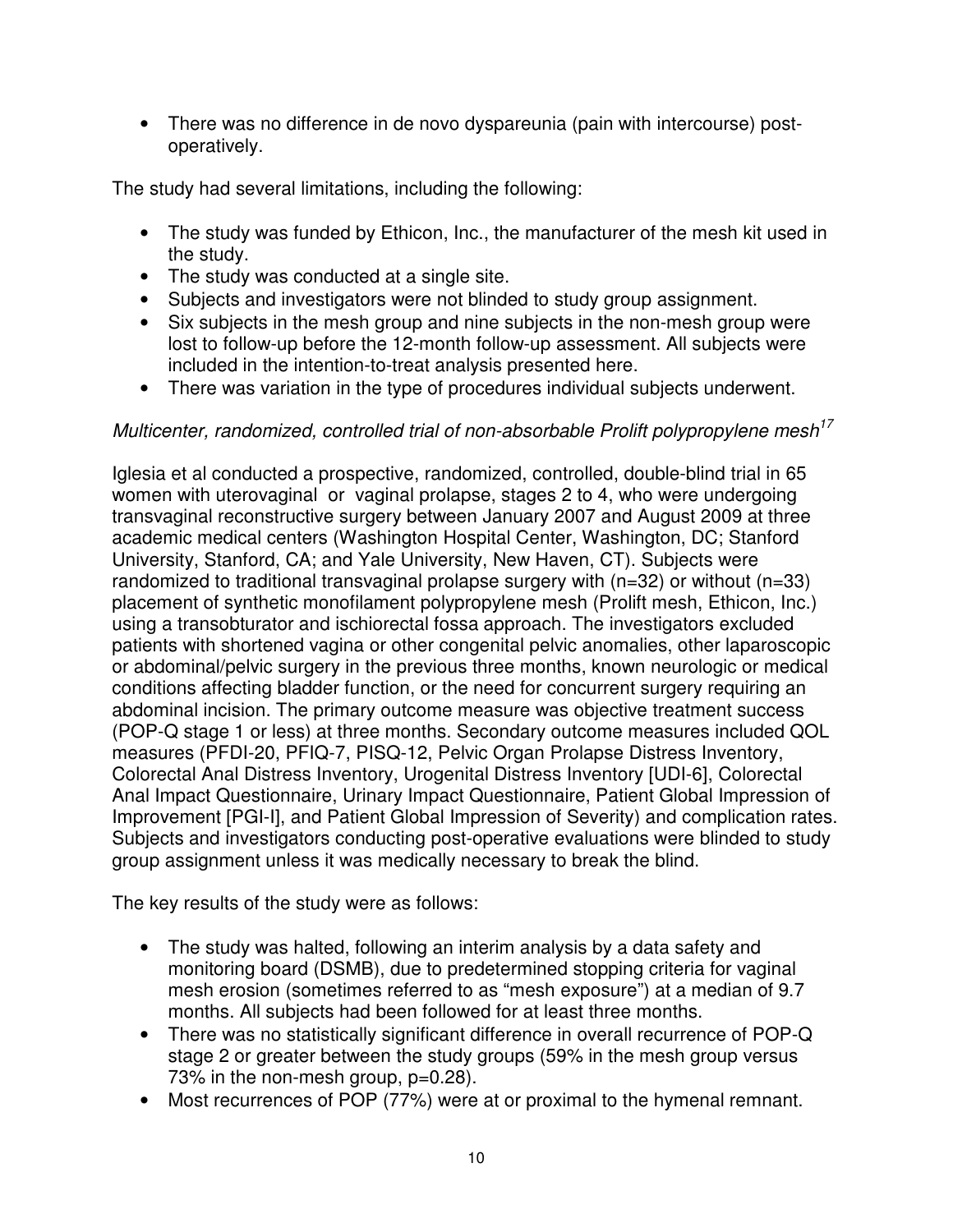- There was no statistically significant difference in anterior or posterior wall recurrence.
- Subjective cure of bulge symptoms was noted in 94% of mesh subjects and 100% of non-mesh subjects
- There were no differences between the mesh and non-mesh groups in the multiple subjective QOL measures at three months post-operatively.
- Five subjects (15.6%) in the mesh group developed vaginal erosions. Erosions occurred at two weeks (one subject), six weeks (two subjects), seven weeks (one subject), and two months (one subject). Three subjects underwent surgery to remove the mesh.

The limitations of the study included:

- The study was small and had only short-term follow-up.
- There was variation in the type of procedures individual subjects underwent.

## Multicenter, randomized, controlled trial of non-absorbable Parietene polypropylene  $mesh'$

Nieminen et al conducted a prospective, randomized, controlled trial in 202 women with symptomatic anterior vaginal wall prolapse to the hymen or beyond who were undergoing transvaginal prolapse repair between April 2003 and May 2005 at five hospitals (Tampere University Hospital, Tampere, Finland; Central Hospital of South Ostrobothnia, Seinäjoki, Finland; Central Hospital of Kanta-Häme, Hämeenlinna, Finland; Central Hospital of Päijät-Häme, Lahti, Finland; and Central Hospital of Central Finland, Jyväskylä, Finland). Subjects were randomized to transvaginal colporrhaphy with (n=105) or without (n=97) placement of tailored polypropylene mesh (Parietene light, Sofradim Production). The investigators excluded patients requiring concomitant vaginal vault suspension such as sacrospinous ligament fixation or sacral colpopexy for vaginal prolapse or uterine procidentia, surgery for stress urinary incontinence, or laparotomy or laparoscopy for any reason. Subjects could undergo other transvaginal prolapse repairs. Outcomes were assessed by pelvic examination and standard symptom questionnaires at two, 12, 24, and 36 months post-operatively. The primary outcome measure was anatomic recurrence of anterior vaginal prolapse at POP-Q stage 2 or greater within three years after repair. Secondary outcomes were symptom resolution, reoperation rate, and mesh exposure.

- Recurrence of anterior vaginal wall prolapse occurred in 41% of subjects in the non-mesh group and 13% of subjects in the mesh group (p<0.0001).
- There were no statistically significant differences between groups in recurrent apical or posterior prolapse.
- The majority of the prolapse recurrences greater than POP-Q stage 1 for both groups combined were at POP-Q stage 2 (94%).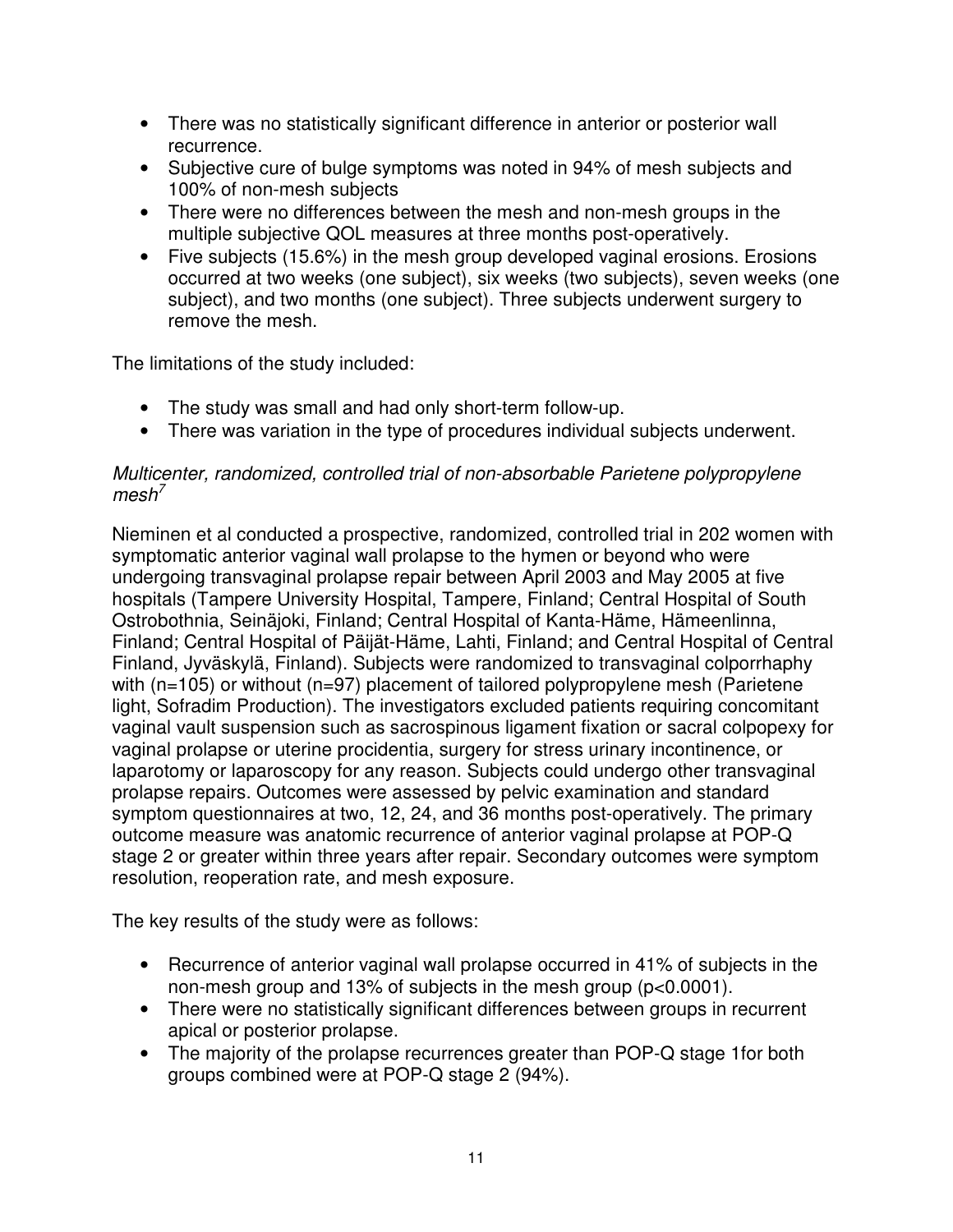• There were no statistically significant differences between groups in symptom measures, including dyspareunia.

The study had several limitations, including the following:

- Neither the subjects nor the investigators were blinded to study group assignment.
- The QOL questionnaires were not validated.
- There was variation in the type of procedures individual subjects underwent.

## Multicenter, randomized, controlled trial of non-absorbable Prolift polypropylene mesh<sup>18</sup>

Withagen et al conducted a prospective, randomized, controlled trial in 194 women with recurrent POP, stage 2 or higher, involving the anterior vaginal wall, posterior vaginal wall, or both, who were undergoing transvaginal colporrhaphy between June 2006 and July 2008 at 13 medical centers in the Netherlands. Subjects were randomized to have transvaginal surgery with (n=95) or without (n=99) placement of polypropylene mesh (Prolift, Ethicon, Inc.) implantation (two subjects in each group did not undergo surgery following randomization). The investigators excluded patients who had prior prolapse surgery with mesh. Outcomes were assessed by pelvic examination at six weeks and at six and 12 months and by standard symptom questionnaires (UDI-6, PGI-I, Defecatory Distress Inventory [DDI], and Incontinence Impact Questionnaire) at six and 12 months. The primary outcome measure was anatomic failure in the treated vaginal compartment (POP stage 2 or higher). Secondary outcomes included subjective improvement, effects on bother and QOL, duration of surgery, blood loss, length of hospitalization and adverse events.

- The failure rate at 12 months was 45% in the non-mesh group subjects and 10% in the mesh group subjects  $(p<0.001)$ .
- Anatomic results were better in the mesh group subjects for both anterior and posterior wall POP.
- Most of the anatomic failures were stage 2 and not bothersome enough to lead to re-intervention.
- Except for statistically significant slightly higher scores for pain and incontinence on the DDI questionnaire in the non-mesh group, symptoms and QOL measures were not statistically significantly different at 12 months between the study groups.
- Subjective improvement was reported by 64 of 80 subjects (80%) in the nonmesh group and 63 of 78 subjects (81%) in the mesh group.
- There was no statistically significant difference in perceived prolapse between groups.
- There were no statistically significant differences in dyspareunia or postoperative stress urinary incontinence between groups.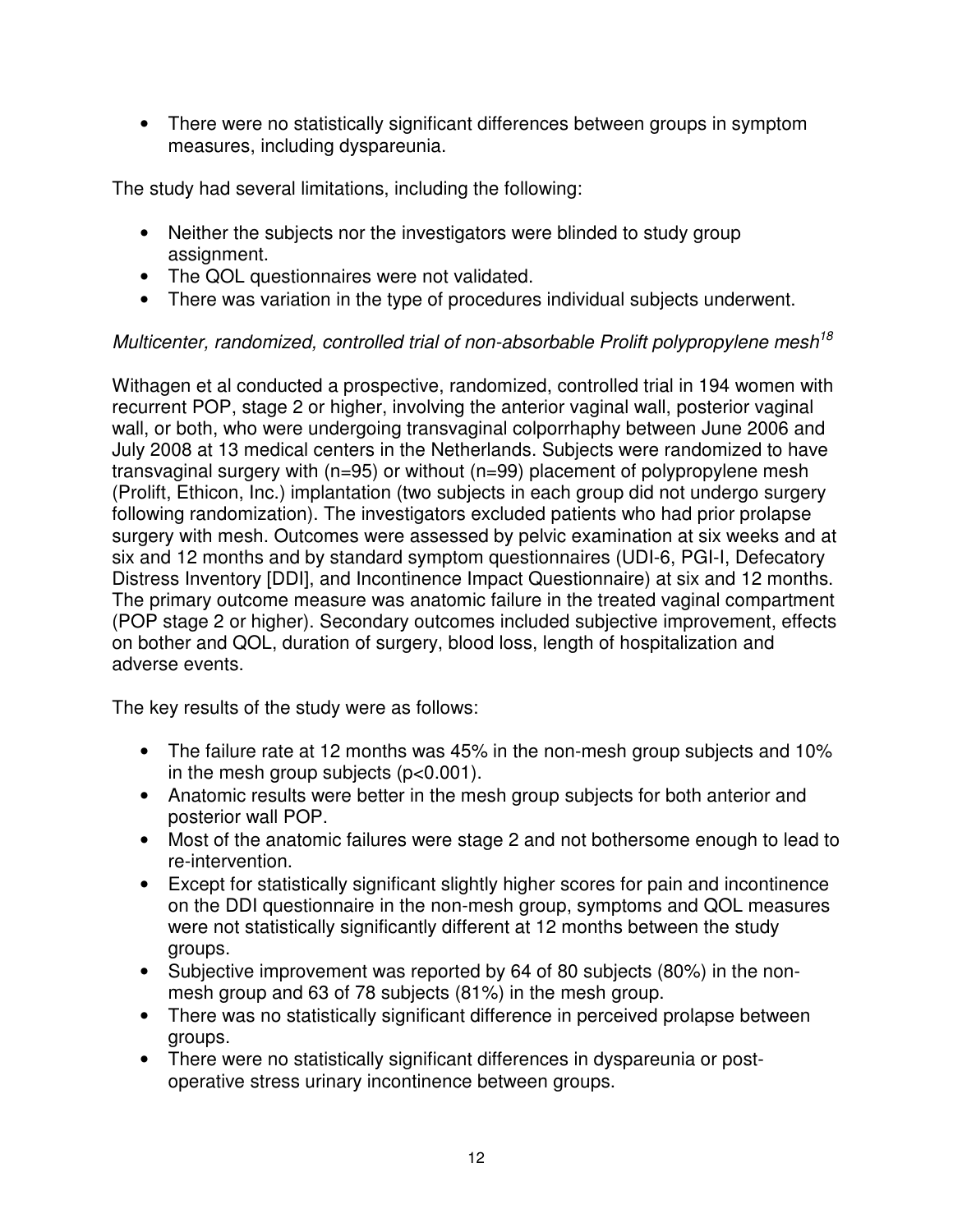The study had several limitations, including the following:

- The authors have ties to Ethicon, Inc., the manufacturer of the mesh kit used in the study.
- The subjects and investigators were not blinded to study group assignment.
- Surgery was not performed in two subiects randomized to each group, and three subjects in the mesh group and one subject in the non-mesh group were lost to follow-up.
- There was variation in the type of procedures individual subjects underwent.

## Multicenter, randomized, controlled trial of non-absorbable Gynecare Prolift Anterior Pelvic Floor Repair System polypropylene mesh<sup>19</sup>

In one of the most recent and best designed studies, Altman et al conducted a prospective, parallel-group, randomized, controlled trial in 389 women with stage 2 or higher prolapse of the anterior vaginal wall (cystocele) and symptoms of vaginal bulging or pelvic heaviness who were undergoing transvaginal anterior colporrhaphy between December 2007 and December 2008 at 53 hospitals throughout Sweden, Norway, Finland, and Denmark. The subjects were randomized to have the surgery with (n=200) or without (n=189) transvaginal placement of polypropylene mesh (Gynecare Prolift Anterior Pelvic Floor Repair System kit, Ethicon, Inc.). The investigators excluded patients needing concomitant surgery. The study was monitored by a DSMB. Subjects underwent pelvic examinations and completed questionnaires (UDI-6 and PISQ-12) about symptoms related to pelvic organ prolapse, urinary incontinence, and sexual function at two and 12 months post-operatively. The primary outcome measure was a composite of objective and subjective measures: POP stage 0 (no prolapse) or 1 (position of anterior vaginal wall more than 1 cm above the hymen) and a negative response to the question, "Do you experience a feeling of bulging or protrusion in the vaginal area?" The manufacturer of the mesh kits did not provide the kits for the study and had no involvement in its conduct, but did partially fund the study through a grant.

- Baseline characteristics were similar for both groups.
- At one year, the primary outcome (no prolapse on the basis of objective and subjective criteria) was seen in 60.8% in mesh group and 34.5% in the non-mesh group (p<0.001).
- At one year, 82.3% of subjects in the mesh group had stage 0 or 1 POP versus 47.5% of subjects in the non-mesh group (p<0.001).
- At one year, 75.4% of subjects in the mesh group had no symptoms of vaginal bulging versus 62.1% of subjects in the non-mesh group (p=0.008)
- Mean Urogenital Distress Inventory questionnaire scores at one year were the same for both groups.
- Mean Pelvic Organ Prolapse/Urinary Incontinence Sexual Questionnaire (PISQ-12) scores at one year were the same for both groups.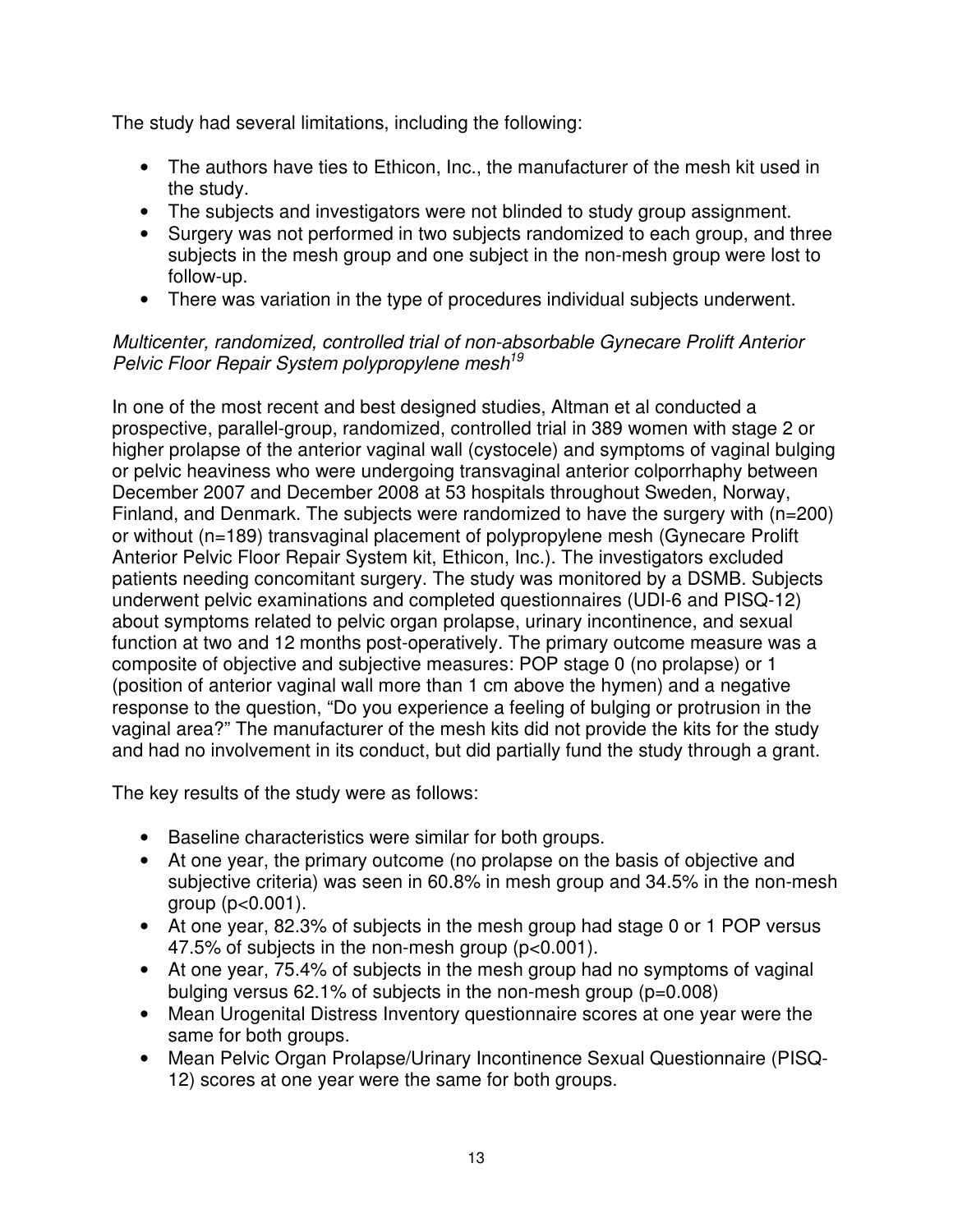The study had the following limitations:

- The study was partially funded by Ethicon, Inc., the manufacturer of the mesh kit used in the study.
- The primary analyses were not intention-to-treat.
- Investigators performing the follow-up anatomic evaluations were not blinded to study group assignment.

## Systematic reviews and meta-analyses

In 2008, Jia et al published a systematic review and meta-analysis on the efficacy and safety of using mesh or grafts in surgery for anterior or posterior vaginal wall prolapse.<sup>6</sup> Their study, funded by the United Kingdom's National Institute for Health and Clinical Excellence, included a review of 49 studies, of which only six were full-text randomized, controlled trials. Of the six full-text randomized, controlled trials, only two involved placement of mesh, and polyglactin 910 mesh was used in both.<sup>11,12,13</sup> Therefore, the applicability of the efficacy findings of this review and meta-analysis to the current practice of using synthetic polypropylene mesh for POP repairs is very limited. Key findings and conclusions from the Jia et al review were as follows:

- There is some evidence that mesh or biologic grafts were better than no mesh or grafts for preventing objectively determined recurrence of anterior prolapse. Nonabsorbable synthetic mesh had a statistically significant lower objective failure rate than absorbable synthetic mesh (OR 0.23, 95% CI 0.12 to 0.44).
- There were too few data to draw conclusions about posterior prolapse repairs.
- Evidence for most outcomes was too sparse to provide meaningful conclusions. Rigorous long-term randomized controlled trials are required to determine the comparative efficacy of using mesh or grafts.

In 2010, Maher et al published a Cochrane Database systematic review on the surgical management of POP in women.<sup>4</sup> The review covered a wide range of surgical procedures for treating POP, including comparisons of POP repairs with and without various types of surgical mesh and biological grafts. Key findings and conclusions from the Maher et al review regarding the placement of surgical mesh during transvaginal POP repair were as follows:

- For anterior vaginal wall prolapse, standard anterior repair without mesh placement was associated with more recurrent cystoceles than repair with placement of polyglactin mesh (RR 1.39, 95% CI 1.02 to 1.90), but data on morbidity or other clinical outcomes is lacking.
- For anterior vaginal wall prolapse, standard anterior repair without mesh placement was associated with more anterior compartment failures on examination than repair with placement of polypropylene mesh (RR 2.14, 95% CI 1.23 to 3.74) or armed transobturator mesh (RR 3.55, 95% CI 2.29 to 5.51). Of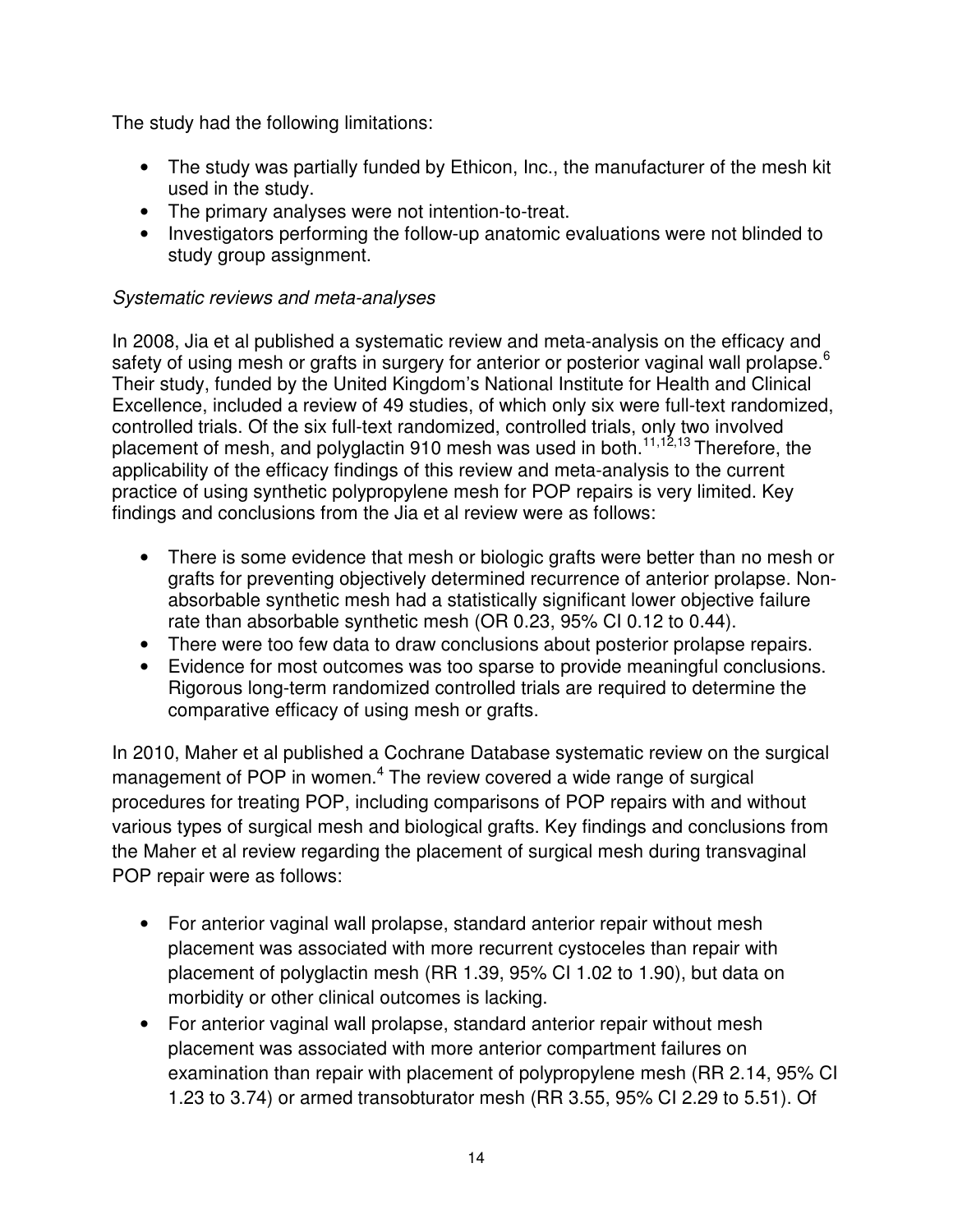note, Maher et al warned that data relating to polypropylene mesh was extracted from conference abstracts without any peer-reviewed manuscripts being available and should be interpreted with caution.

- No data exist on the efficacy of placement of polypropylene mesh in the posterior vaginal compartment.
- There were no differences between POP repairs with or without mesh placement in terms of subjective outcomes, QOL data, de novo dyspareunia, de novo stress urinary incontinence, or re-operation rates for prolapse or stress urinary incontinence.

#### Summary conclusions regarding benefits of placing synthetic surgical mesh during transvaginal repair of POP

In their 2008 systematic review, Jia et al made the following important observation regarding the assessment of the efficacy of POP repair procedures:<sup>6</sup>

The conundrum in prolapse surgery is that objective prolapse recurrence is not necessarily related to continuation of prolapse symptoms (subjective failure). It is increasingly [recognized] that in prolapse surgery, **subjective failure is a more appropriate outcome measure of efficacy than objective failure**… In the present review, only a few studies reported data on subjective prolapse symptoms and other genitourinary symptoms of importance to women (urinary, bowel and sexual function). [emphasis added]

Furthermore, in the recently published re-analysis of their 2001 study,<sup>12</sup> Chmielewski et al noted that the definition for defining a successful outcome for POP repair surgery has evolved over the past decade: $13$ 

The definition of *success* that was used in [the original publication of their] trial was based on recommendations of the 2001 National Institutes of Health (NIH) Workshop on Standardization of Terminology for Researchers in Pelvic Floor Disorders. The workshop noted that these definitions were made arbitrarily and without the benefit of adequate knowledge of the epidemiology and natural history of POP or the relationship between anatomic support and pelvic floor symptoms. Since this workshop, advances in research have revealed these purely anatomic definitions to be too strict, because >75% of women who had annual gynecologic examinations without symptoms of POP would not meet the definition of "optimal anatomic outcome" and almost 40% of the women would not meet the definition of "satisfactory anatomic outcome." Thus, studies that use even the NIH "satisfactory" anatomic outcome as their definition of treatment success…classify a substantial number of women within the spectrum of normal anatomy as treatment failure.

Keeping these important observations in mind, the following is a summary of the efficacy data from the research presented above: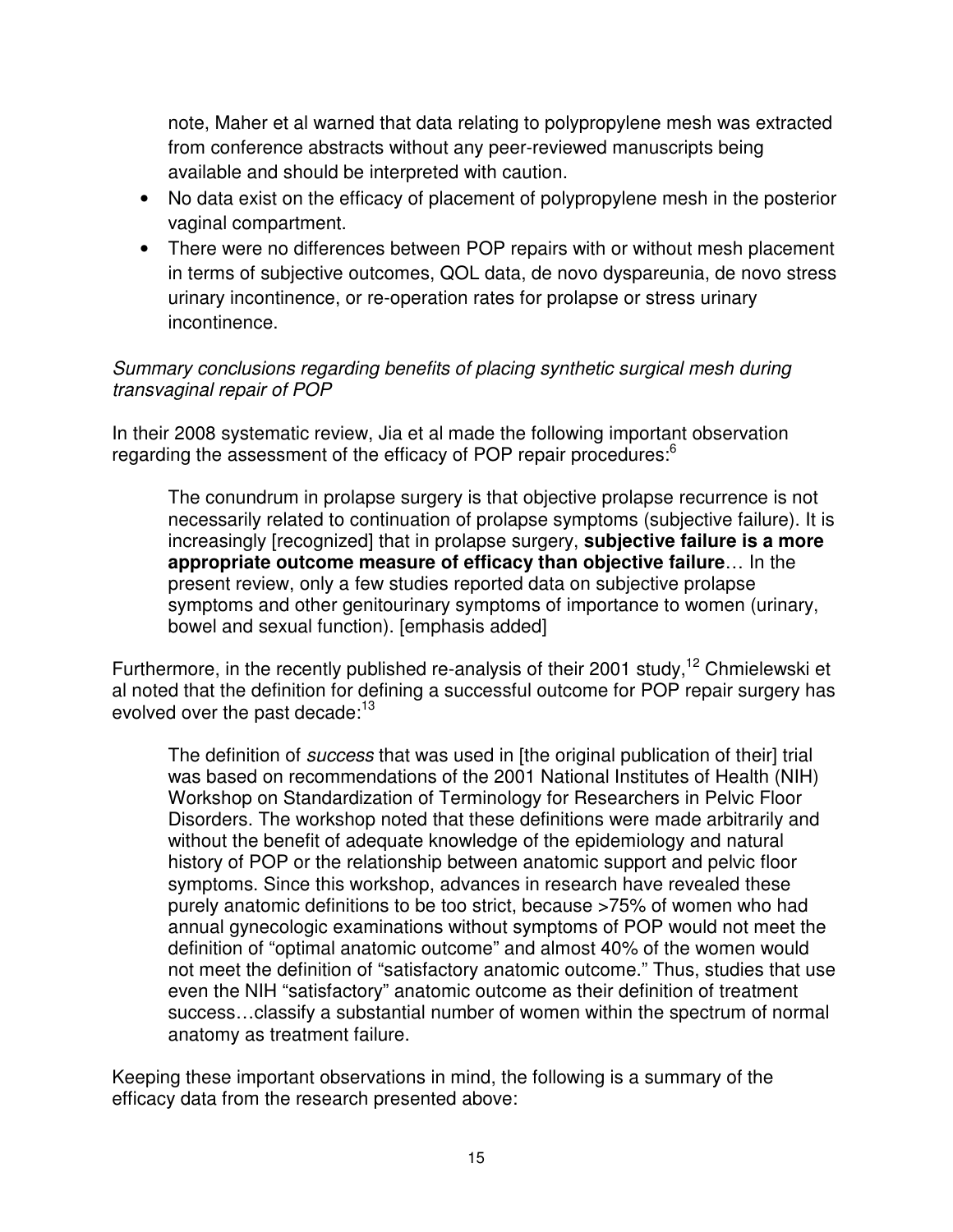- Although most randomized, controlled clinical trials evaluating the use of surgical mesh in transvaginal POP repair have many limitations, the available data from the peer-reviewed scientific literature reveal that, while transvaginal POP repair with mesh often results in less prolapse being detected on pelvic examination following surgery when used for anterior vaginal wall repairs in comparison to non-mesh repairs using only native tissues, there is little evidence that POP repair surgery with mesh results in any better outcomes in terms of relief of symptoms and QOL measures, which ultimately are the clinically significant indicators for measuring treatment success for this condition.
- There is no evidence that transvaginal apical or posterior wall repair with mesh results in a better anatomic outcome than repair without mesh.
- Most of the recurrences of prolapse following transvaginal surgery, with or without mesh placement, are at a low stage, are asymptomatic, and do not require further intervention.
- To date, no study comparing transvaginal surgery for anterior wall prolapse with surgical mesh placement to surgery without mesh has demonstrated a clinically significant difference in terms of subjective success, QOL outcomes, and reoperation for prolapse or incontinence.

The FDA reached similar conclusions in its analysis. $3$ 

### **B. Safety assessment: the use of surgical mesh for transvaginal POP repair commonly causes serious complications**

While a review of the peer-reviewed scientific literature reveals little evidence that placement of surgical mesh during transvaginal POP repair offers any clinically significant benefits, it does demonstrate that use of mesh leads to a high rate of serious complications, many of which require additional surgical intervention and some of which are not amenable to surgical correction and result in permanent life-altering harm to women.

## Randomized, controlled clinical trials

The randomized, controlled clinical trials, particularly small trials such as those discussed above for transvaginal POP repair, typically fail to identify important safety signals. However, the prospective, randomized, controlled trials testing synthetic mesh placement in women with POP identified several serious safety problems:

• Mesh erosions, a problem obviously limited to subjects assigned to the surgical mesh groups, was reported in all trials testing synthetic non-absorbable polypropylene mesh. The percent of subjects who had this adverse event across all studies ranged from 5% to 19% (13% for all mesh group subjects for all studies combined).<sup>7,14-18</sup> Many of these subjects needed additional surgery to correct the mesh erosion.<sup>7,14-19</sup> Mesh erosions were seen as early as two weeks after surgery.<sup>17</sup>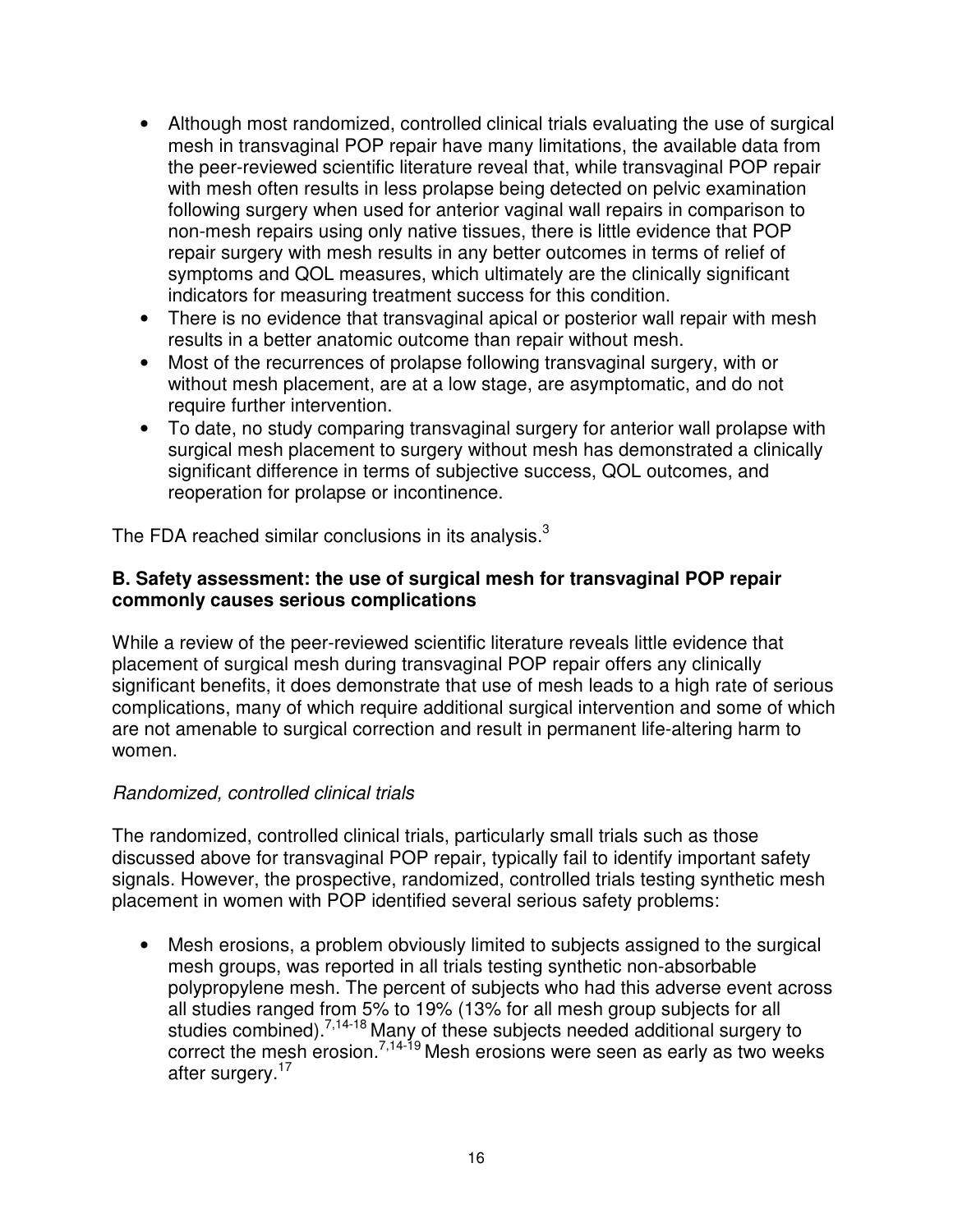- Less commonly reported adverse events that occurred more frequently in mesh subjects than in non-mesh subjects participating in some of the randomized clinical trials included de novo urinary incontinence, bladder perforations, and pelvic hematomas.
- In the largest randomized, controlled trial conducted to date, Altman et al noted the following regarding the duration of surgery, intraoperative blood loss, and post-operative complications in subjects undergoing transvaginal POP repair with (n=200) or without (n=189) placement of surgical mesh: $^{19}$ 
	- o Surgery lasted longer (52.6 versus 33.5 minutes) and intraoperative blood loss was higher (84.7 versus 35.4 milliliters [mL]) in the mesh group, (p<0.0001 for both).
	- $\circ$  Rates of bladder perforation were 3.5% in the mesh group and 0.5% in the non-mesh group (p=0.07).
	- $\circ$  Rates of new stress urinary incontinence after surgery were 12.3% in the mesh group and  $6.3\%$  in the non-mesh group ( $p=0.05$ ).
	- o Pain during sexual intercourse was reported as "usually" or "always" by 2% of subjects in the non-mesh group and 7.3% in the mesh group (p=0.07).

With regards to the development of de novo stress urinary incontinence, Ek et al conducted a multicenter, randomized sub-study at five sites participating in the larger randomized study by Altman et al.<sup>20</sup> As part of the substudy, subjects with symptomatic stage 2 or higher anterior POP — who were randomized to anterior transvaginal mesh surgery or traditional colporrhaphy without mesh in the parent study — underwent multichannel urodynamic testing, including cough test prior to anterior vaginal wall prolapse surgery and two months after surgery, to assess for the development and pathophysiology of de novo stress urinary incontinence following POP repair. A total of 50 subjects participated in the sub-study, with 23 randomized to the mesh group and 27 randomized to the non-mesh group. One subject in each group was lost to follow-up before the two-month post-operative re-testing, so 22 mesh group subjects and 26 nonmesh group subjects were studied at two months post-surgery.

- In the non-mesh group, there were no significant differences in any of the urodynamic variables when comparing pre- and post-operative measures.
- In the mesh group, the number of subjects with a maximal urethral closing pressure (MUCP) at a level lower than 40 cm of  $H_2O$  on urodynamic testing increased following POP repair surgery, although this was not statistically significant from baseline testing (p=0.18). However, the number of subjects in the mesh group with objective leakage during the post-operative cough provocation increased significantly in comparison to baseline testing (p=0.016).
- There was a significantly greater number of subjects with de novo leakage at cough provocation after mesh surgery compared to non-mesh surgery (7 of 22 [32%] versus 2 of 25 [8%], p=0.038).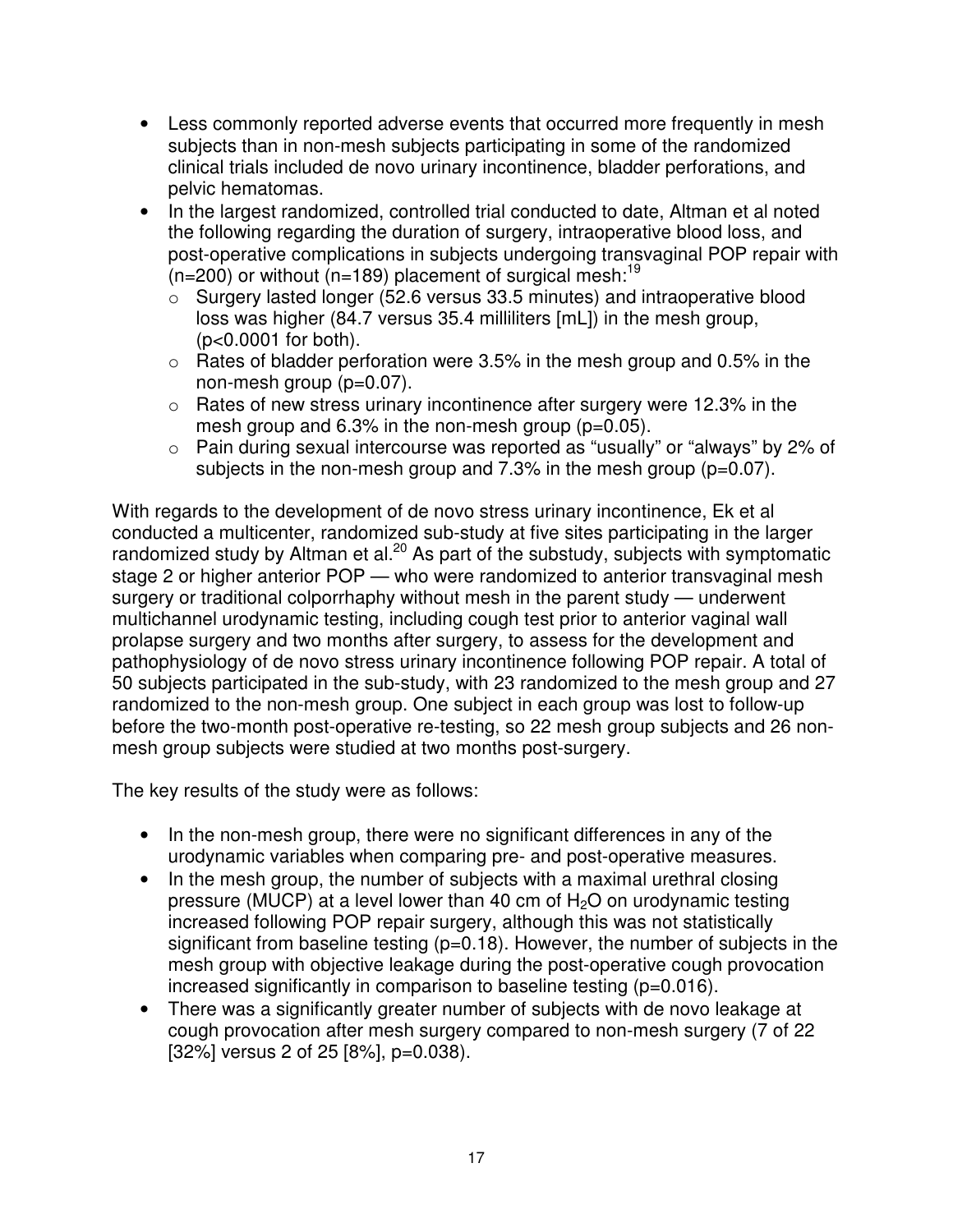The investigators concluded that transvaginal POP surgery for anterior vaginal wall prolapse with mesh results in a lowering of MUCPs, increasing the risk for de novo stress urinary incontinence, compared to standard anterior colporrhaphy without mesh.

## Systematic reviews and meta-analyses

Several systematic reviews of the peer-reviewed scientific literature demonstrated that the mesh erosion rate with transvaginal POP repair ranged from 10% to 14% for nonabsorbable polypropylene mesh.  $4,6,21,22$  Additional surgery frequently was needed to treat these mesh erosions. Some patients need multiple surgeries to treat the erosions.<sup>21</sup>

Additional post-operative complications seen more commonly following transvaginal POP repair with synthetic mesh placement in comparison to surgery without mesh include wound granulation (6.8% of patients)<sup>21</sup> and urogenital fistulae (0.2%),<sup>23</sup> which usually require surgical correction.

## Prospective observational studies and retrospective case series

Milani et al conducted a prospective observational study of 63 women undergoing anterior or posterior transvaginal surgery for POP with non-absorbable polypropylene mesh (Ethicon, Inc.) at two tertiary hospitals in Italy with follow-up up to one year.<sup>24</sup> They reported that 13% of patients had mesh erosion following anterior vaginal wall repair and 6.5% had mesh erosion following posterior wall repair. Also, the prevalence of dyspareunia increased by 20% and 63% in patients undergoing anterior and posterior vaginal wall repairs, respectively, in comparison to baseline symptoms. The investigators concluded that while good anatomic results were achieved with polypropylene mesh procedures for prolapse repair, there was a high rate of morbidity. They stated, "We believe that the use of [polypropylene] mesh should be abandoned."

Miller et al conducted a prospective case series study of 85 women with symptomatic POP (POP-Q stage 2 to 4) who underwent transvaginal prolapse repair surgery with Gynemesh PS Prolene Nonabsorbable Soft Mesh (Ethicon, Inc.) between January and December 2004 at three medical centers in the U.S.<sup>25</sup> The patients were followed for five years. They reported the following complications:

- Mesh exposure was seen in 16 of 85 patients (19%); 6 patients had recurrent episodes of mesh exposure.
- Eight patients required partial mesh excision.
- Three patients experienced some degree of dyspareunia.
- One patient developed a rectovaginal fistula.
- Two patients had ureteral injuries, one of which resulted in a ureterovaginal fistula.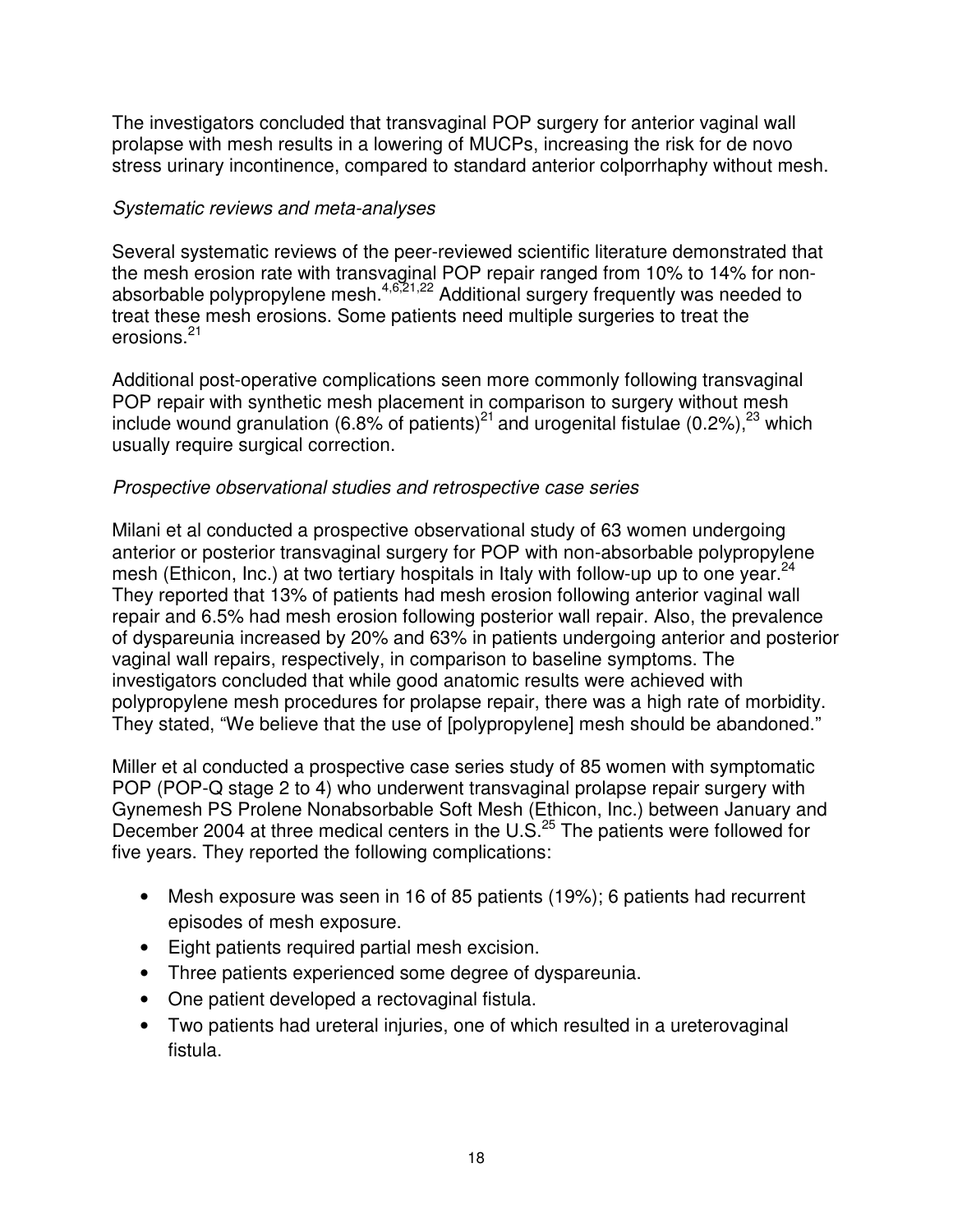Fatton et al performed a retrospective case review of 110 consecutive patients undergoing transvaginal repair of POP with placement of synthetic non-absorbable polypropylene mesh (Gynecare Prolift, Ethicon, Inc.) between February and September 2005 at three hospitals in France.<sup>26</sup> The patients were followed for up to six months post-operatively. The investigators identified the following post-operative complication rates:

- Five patients (4.7%) had mesh exposure, two of whom required surgical management.
- Seventeen percent of patients had mesh shrinkage.
- Granuloma without mesh exposure was seen in 2.8% of patients.
- De novo urination disorders were seen in 9.7% of patients.
- Nine percent of patients without stress urinary incontinence before POP repair developed de novo stress urinary incontinence post-surgery.

Caquant et al conducted a much larger retrospective medical record review of 684 patients who underwent surgical repair of POP at stage 3 or greater via the vaginal route with interposition of non-absorbable synthetic mesh (Gynemesh Prolene Soft, Ethicon, Inc.) between October 2002 and December 2004 at seven medical centers in France.<sup>27</sup> The patients were followed for six months post-operatively. The review identified the following complication rates:

- Peri-surgical complications occurred in 2% of patients:
	- $\circ$  Five bladder wounds  $(0.7\%)$
	- $\circ$  One rectal wound (0.15%)
	- o Seven hemorrhages greater than 200 mL (1%)
- During the first month post-operatively, complications occurred in 2.8% of patients:
	- $\circ$  Two pelvic abscesses (0.29%)
	- $\circ$  13 pelvic hematomas (1.9%)
	- $\circ$  One pelvic cellulitis (0.15%)
	- o Two vesicovaginal fistulae (0.29%)
	- $\circ$  One rectovaginal fistula (0.15%)
- Late post-operative complications occurred in 33.6% of patients:
	- $\circ$  77 mesh exposures (11.3%), 46 of which required surgical intervention
	- $\circ$  80 mesh retractions (11.7%), of which 19 required surgery and 52.6% were associated with mesh exposure
	- $\circ$  37 cases of de novo stress urinary incontinence (5.4%)

Aungst et al performed a retrospective medical record review of 335 consecutive cases of women with stage 2 or higher vaginal prolapse who underwent surgery with nonabsorbable polypropylene mesh (Prolift, Ethicon, Inc.) between July 7, 2005 and January 31, 2008 at three medical centers in the U.S.<sup>28</sup> Seventy-three percent underwent combined anterior and posterior vaginal wall repair, 20% underwent anterior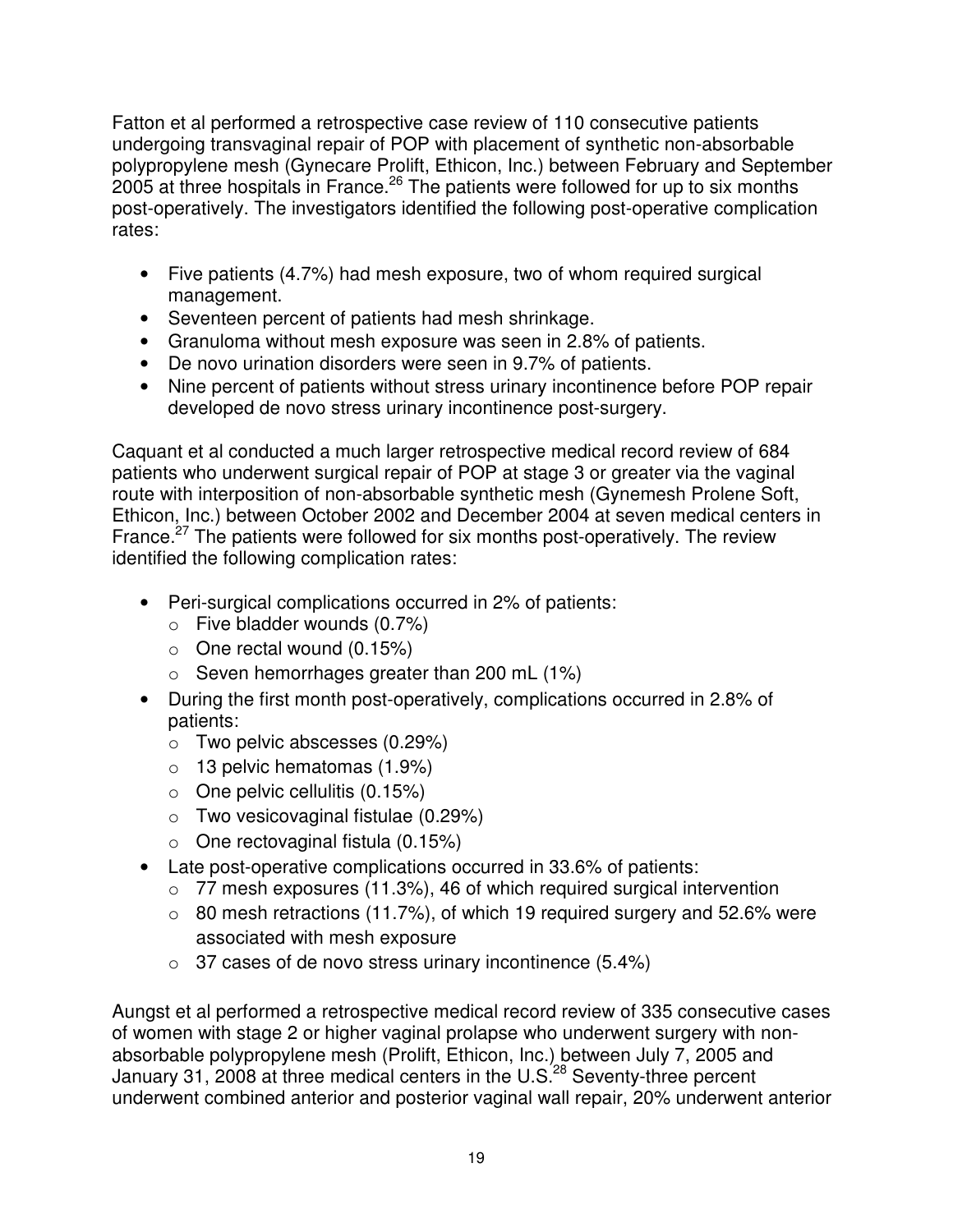vaginal wall repair only, and 7% posterior vaginal wall only. The investigators reported the following complications.

- Ureter injury occurred in one patient during passing of deep anterior Prolift guide.
- The intraoperative visceral injury rate was 6.6% (18 bladder perforations, three ureteral injuries, and one rectal injury)
- Mesh exposure occurred in 3.8% of patients.
- Post-operative de novo stress urinary incontinence was seen in 24.3% of patients.
- Eighteen percent of patients had pelvic muscle symptoms (new-onset dyspareunia, vaginal pain, groin pain, pain while walking, and pain with sitting), 74% of which resolved within six months.

The investigators concluded that pelvic muscle dysfunction and de novo stress urinary incontinence will be encountered post-operatively in a moderate number of women undergoing POP repair with mesh.

Finally, Feiner and Maher described an uncommon, but particularly serious complication caused by the use of surgical mesh in transvaginal POP repair that severely impacted the QOL of the patients.<sup>29</sup> They reported a retrospective case series of 17 consecutive women who underwent surgical intervention between January 2007 and December 2008 at a tertiary care hospital in Australia for vaginal mesh contraction after prolapse repair with non-absorbable polypropylene mesh kits. In all cases, the type of mesh kit used for prolapse repair was either anterior mesh alone or combined anterior and posterior mesh kits. The patients' presenting symptoms included the following:

- Severe vaginal pain, aggravated by movement (17 of 17)
- Dyspareunia in all sexually active patients (14 of 14)
- Focal tenderness over contracted portions of mesh on vaginal examination (17 of 17)
- Mesh erosion (9 of 17)
- Vaginal tightness (7 of 17)
- Vaginal shortening (5 of 17)

The patients underwent subsequent surgical intervention with mobilization of mesh from underlying tissue, division of fixation arms of the central graft, and excision of contracted mesh. The outcomes of the corrective surgical interventions were as follows:

- A substantial reduction in vaginal pain was experienced by 88% (15 of 17).
- A substantial reduction in dyspareunia was experienced by 64% (9 of 11).
- Three patients required subsequent excision of the entire accessible mesh because of persistent symptoms.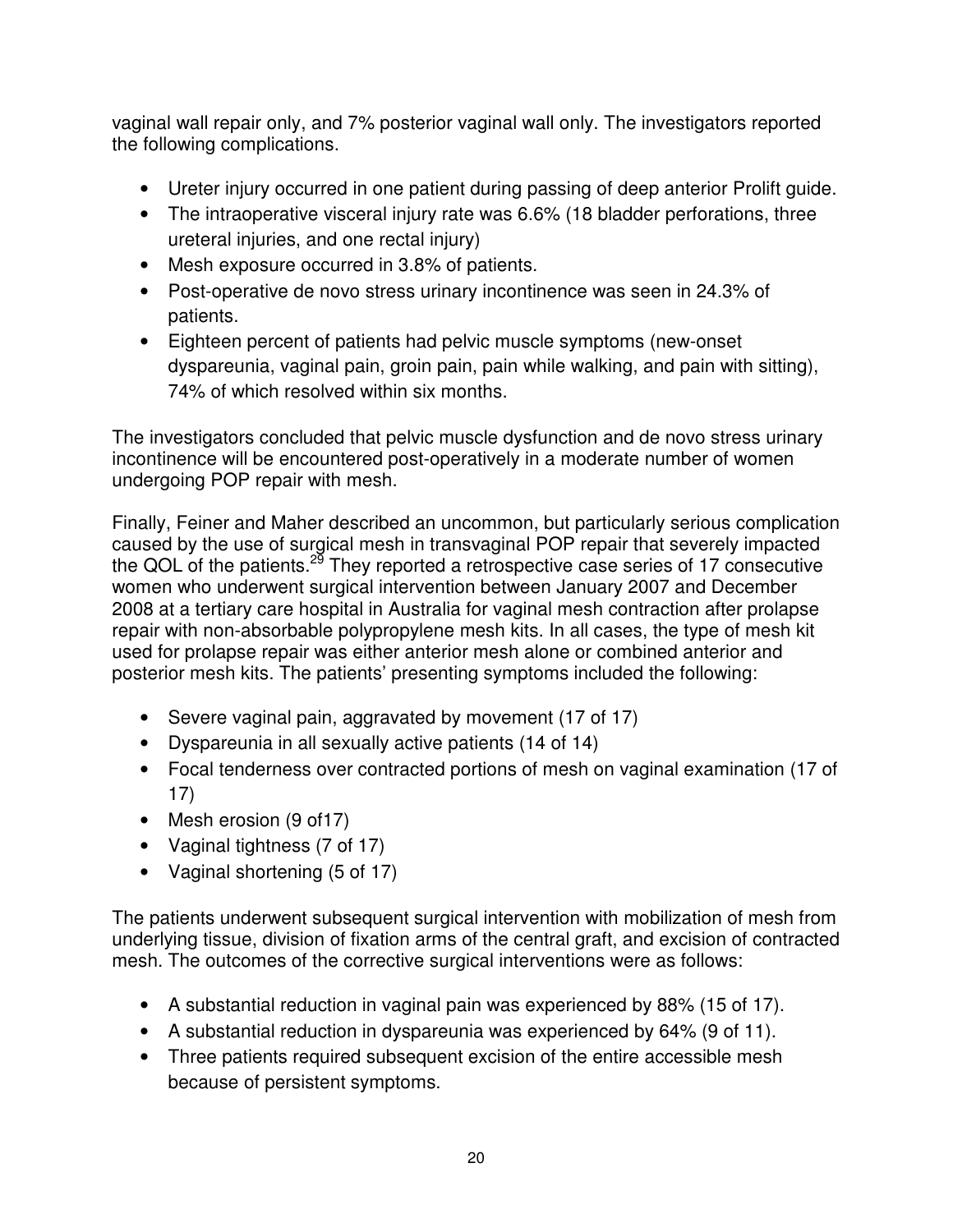Feiner and Maher concluded that vaginal mesh contraction is a serious complication after prolapse repair with armed polypropylene mesh and is associated with substantial morbidity, frequently requiring surgical intervention.

### The FDA's review of data from the agency's Manufacturer and User Facility Device Experience (MAUDE) database

On October 20, 2008, the FDA issued a public health safety notification regarding serious complications associated with transvaginal placement of surgical mesh to treat POP or stress urinary incontinence.<sup>30</sup> Most surgical mesh devices cleared by the FDA for transvaginal surgical POP repair are composed of non-absorbable synthetic polypropylene.<sup>3</sup> The FDA reported that over the preceding three years, the agency had received over 1,000 reports from nine surgical mesh manufacturers of complications that were associated with surgical mesh devices used to repair POP and stress urinary incontinence. The most frequent complications reported to the FDA at that time included erosion through vaginal epithelium, infection, pain, urinary problems, and recurrence of prolapse and incontinence. There were also reports of bowel, bladder, and blood vessel perforation during insertion of the mesh. In some cases, vaginal scarring and mesh erosion led to a significant decrease in patient QOL due to discomfort and pain, including dyspareunia.

On July 13, 2011, the FDA issued an updated safety communication on serious complications associated with transvaginal placement of surgical mesh to treat POP.<sup>31</sup> The agency reported that serious complications associated with surgical mesh for transvaginal repair of POP "are **not rare**" [emphasis in the original]. The FDA further stated:

This is a change from what the FDA previously reported on Oct. 20, 2008. Furthermore, it is not clear that transvaginal POP repair with mesh is more effective than traditional non-mesh repair in all patients with POP and it may expose patients to greater risk.

In a report that accompanied the FDA's July 13, 2011 safety communication, the agency reported the following data based upon the agency's search of the MAUDE database:<sup>3</sup>

The FDA conducted a search of the…MAUDE…database for medical device reports (MDRs) of adverse events associated with all urogynecologic surgical mesh products received from January 1, 2005 - December 31, 2010. The search identified 3,979 reports of injury, death, and malfunction. Among the 3,979 reports, 2,874 reports were received in the last 3 years (January 1, 2008 - December 31, 2010), and included 1,503 reports associated with POP repairs and 1,371 associated with [stress urinary incontinence] repairs. The number of MDRs associated with POP repairs increased by more than 5-fold compared to the number of reports received in the previous 3 years (January 1, 2005 - December 31, 2007).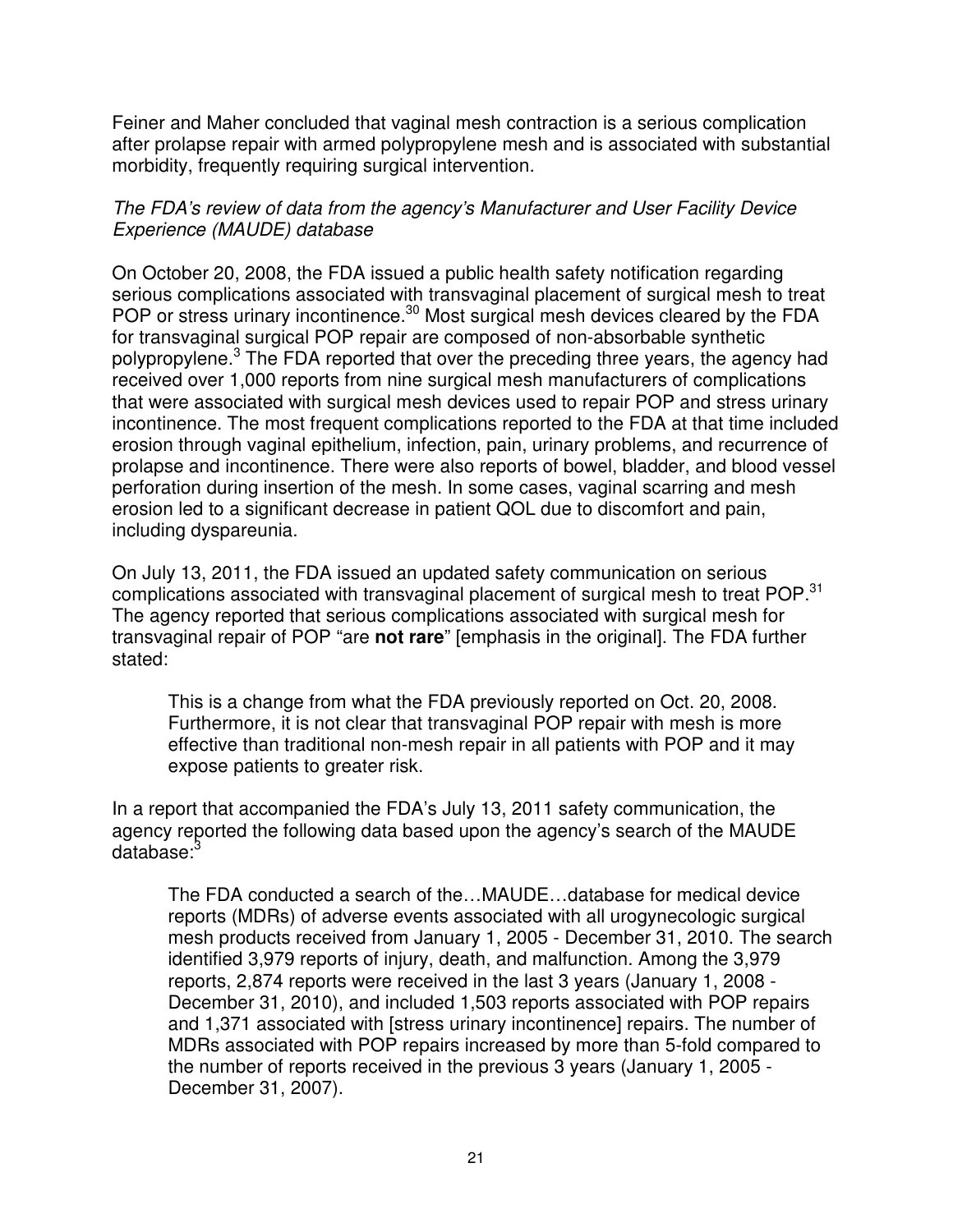Multiple factors can affect MDR reporting, including increased use of urogynecologic surgical mesh in the clinical community, increased awareness on the potential adverse events associated with mesh after the 2008 PHN, an increased number of new POP meshes on the market, or an increase in the number of actual adverse events associated with mesh. Determining the exact cause or causes of the increase is difficult. **Regardless, the FDA believes the overall increase in the number of serious adverse event reports is cause for concern.** [emphasis added]

From 2008 to 2010, the most frequent complications reported to the FDA from the use of surgical mesh devices for POP repair included vaginal mesh erosion (also called exposure, extrusion or protrusion), pain (including painful sexual intercourse known as dyspareunia), infection, urinary problems, bleeding, and organ perforation. There were also reports of recurrent prolapse, neuro-muscular problems, vaginal scarring/shrinkage and emotional problems. Many of the MDRs cited the need for additional intervention, including medical or surgical treatment and hospitalization. Vaginal shrinkage was not reported in the previous three year period corresponding to the 2008 [Public Health Notification].

Between 2008 and 2010, there were seven reported deaths associated with POP repairs. Follow-up investigation on the death reports revealed that three of the deaths associated with POP repair were related to the mesh placement procedure (two bowel perforations, one hemorrhage). Four deaths were due to post-operative medical complications not directly related to the mesh placement procedure.

#### Summary and conclusions regarding the safety of placing synthetic surgical mesh during transvaginal repair of POP

Based on the above review of the peer-reviewed scientific literature and the FDA's analysis of reports submitted to the MAUDE database, the following conclusions can be drawn:

- Synthetic surgical mesh placed during transvaginal repair of POP commonly causes many serious adverse events.
- Patients who undergo transvaginal POP repair with surgical mesh are subject to many mesh-related complications that do not occur in patients who undergo POP repair without mesh.
- The most common complication caused by surgical mesh used in transvaginal POP repair is mesh erosion. This adverse event occurs in approximately 10% of women undergoing transvaginal POP repair with surgical mesh.
- More than half of the women who develop mesh erosions from non-absorbable, synthetic mesh require surgical excision. Some women require two or more additional surgeries.
- Some adverse events, such as mesh contraction, can be life-altering for some women. Sequelae (e.g., pain) may continue despite mesh removal.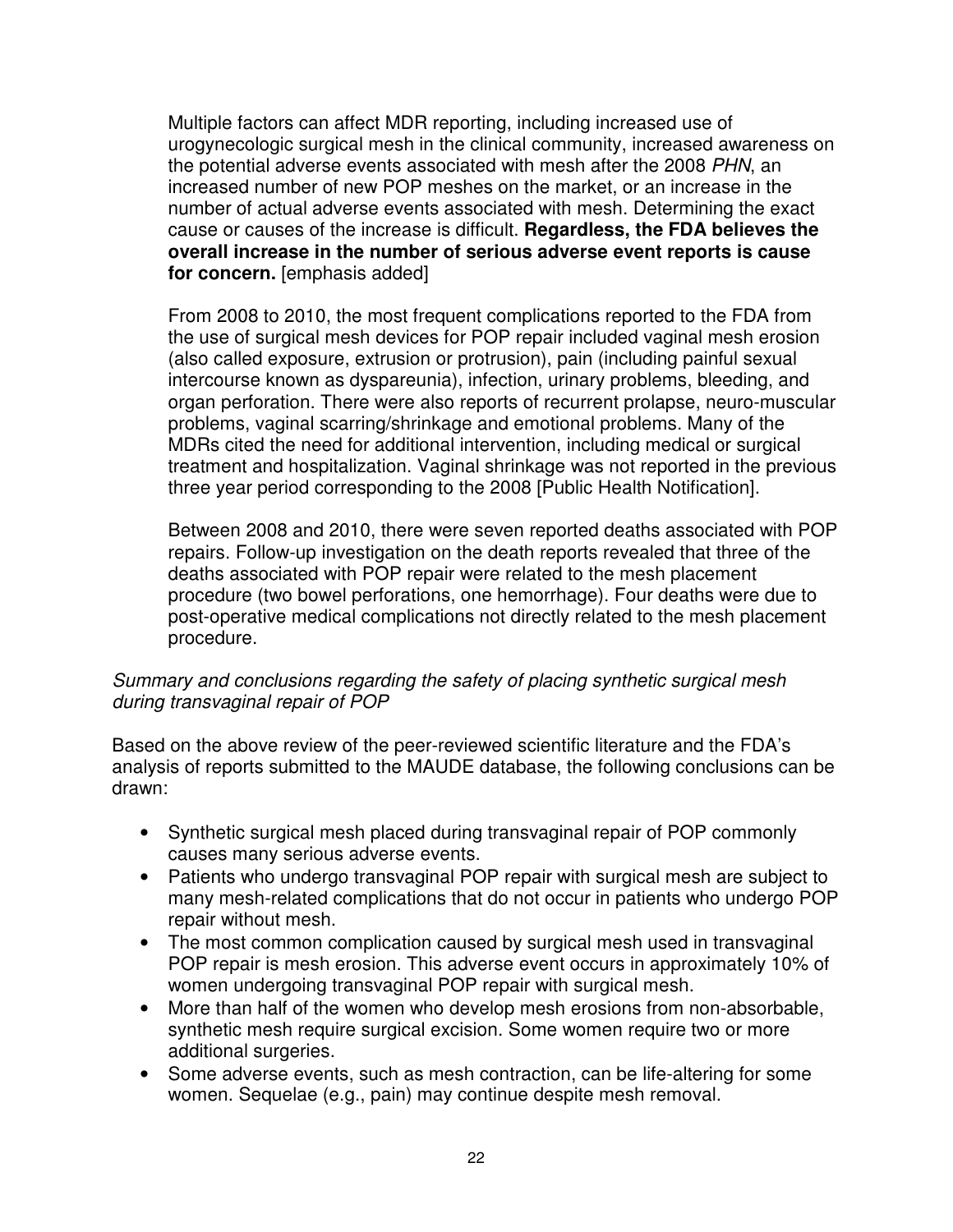• New-onset stress urinary incontinence has been reported to occur more frequently following transvaginal POP repair with mesh than repair without mesh.

Again, the FDA reached similar conclusions in its analysis. $3$ 

### **C. Overall risk:benefit assessment for transvaginal repair of POP with placement of non-absorbable surgical mesh**

In order for a medical treatment to be ethically justified, the overall benefits of the intervention must outweigh the risks. For the currently available non-absorbable surgical mesh products specifically designed and labeled for transvaginal repair of POP, there is little evidence from the published prospective, randomized, controlled clinical trials that using such mesh provides clinically significant benefits in comparison to POP repair procedures without mesh. In fact, the available data indicate that in terms of subjective symptoms and QOL measures — which are the critical measures for assessing the efficacy of treatment for a condition that is not life-threatening — there is no clinically significant difference between transvaginal POP repair with and without placement of surgical mesh.

On the other hand, the use of non-absorbable synthetic surgical mesh during transvaginal repair of POP causes many common, serious adverse events that are not seen with non-mesh procedures.

Given the absence of evidence for clinically significant benefit and the overwhelming evidence of very serious, common risks, use of synthetic surgical mesh products for transvaginal repair of POP is not ethically justifiable.

## **D. Failure of the 510(k) premarket notification process to protect the health and welfare of women undergoing POP repair with surgical mesh**

The data summarized in this petition provides a "poster-child" example of the fundamental failure of the 510(k) premarket notification process to protect the public's health and welfare. Multiple mesh devices specifically designed for transvaginal POP repair were allowed by the FDA to come onto the U.S. market, based only on in vitro and animal testing data and a determination of substantial equivalence to other surgical mesh products already on the market. Despite a complete lack of clinical data demonstrating that these mesh devices were reasonably safe and effective for transvaginal repair of POP, these devices have been heavily promoted by industry and their highly paid physician consultants. As a result, tens of thousands of women have been seriously harmed, many permanently.

#### **E. Commercial interests related to surgical mesh kits for POP repair have taken precedence over patient safety and welfare**

In a commentary criticizing the commercial pressures that have led to the proliferation in the use of commercial surgical mesh kits for POP repair, as well as to recent revisions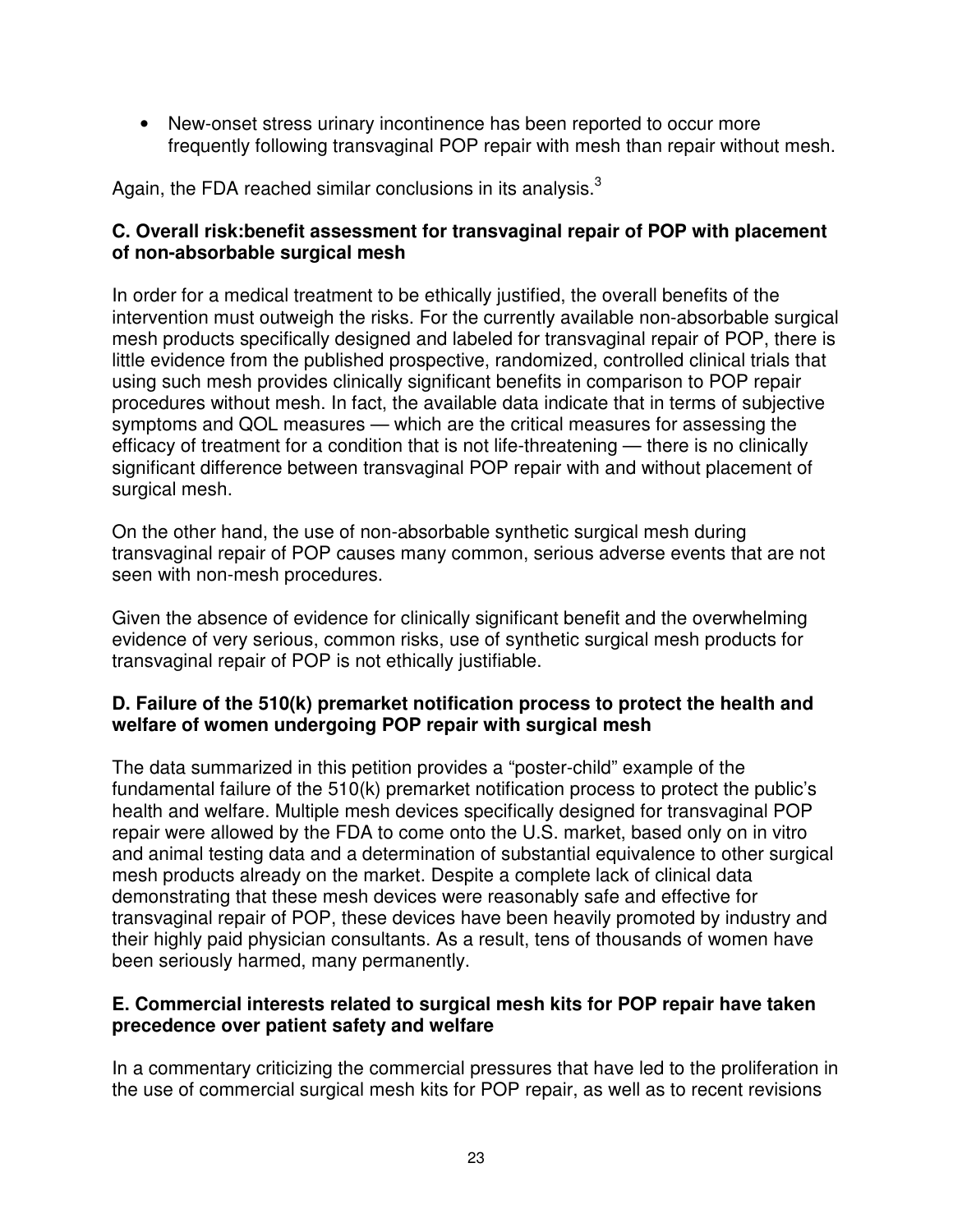to the American College of Obstetricians and Gynecologists (ACOG) Practice Bulletins on POP that resulted in a downplaying of the experimental nature of these commercial products, Wall (a co-petitioner on this petition) and Brown noted the following:  $32$ 

"[Trocar]-and-mesh" device kits for the surgical correction of prolapsed female genitalia are now the rage. New variations on this theme arrive in the medical marketplace with stunning frequency. There is now virtually no cavity in the pelvis that cannot have an artificial mesh threaded through it with the use of a strong right arm and a long enough spike. Whether or not this surgical intervention is good for patients and not just good for surgeons' pocketbooks and the balance sheets of surgical device manufacturers is as yet unknown because appropriately powered clinical trials with adequate follow-up have not yet been performed, but it is clear that powerful commercial interests are attempting to reshape the field of pelvic surgery for their financial benefit. Operations tied to specific commercial products are being carried out and promoted by groups who stand to benefit directly from their utilization, irrespective of whether or not the operation in question is in the patient's best interests. This sad reality raises significant ethical questions for pelvic surgeons, for professional associations such as [ACOG], and for governmental regulators. We contend that these issues are not being adequately addressed…

There are clear differences between what is legal and what is ethical with regard to the use of surgical devices such as the ever-expanding number of [trocar]-andmesh kits now marketed for the treatment of incontinence and prolapse. Unlike drugs—which must be shown by clinical trials to be both safe and effective prior to their release—current regulations in the USA do not require medical devices such as the mesh kits for incontinence surgery and prolapse repair to meet this burden of proof [1]. If the Food and Drug Administration decides that a device is "equivalent" to something that has already been cleared for release, it is allowed to enter the market. Independent clinical trials are not currently required. Thus, permission to allow a new device to enter the market is largely a political decision; but *legal* permission to market a device is not the same as using it in an ethical manner…

[ACOG] should throw its considerable weight behind efforts to bring the legal requirements for marketing new devices in line with our profession's ethical obligations to our patients. New medical or surgical devices should not be allowed into the American or any other world market until there is definitive evidence of the devices' safety and efficacy on the basis of properly designed, properly powered clinical trials. Rather than changing policy to accommodate enhanced reimbursement for ethically questionable practices, ACOG should push for more stringent regulatory control of the medical device industry.

In a subsequent letter to the editor responding to the Wall and Brown commentary, Weber reported the following: 33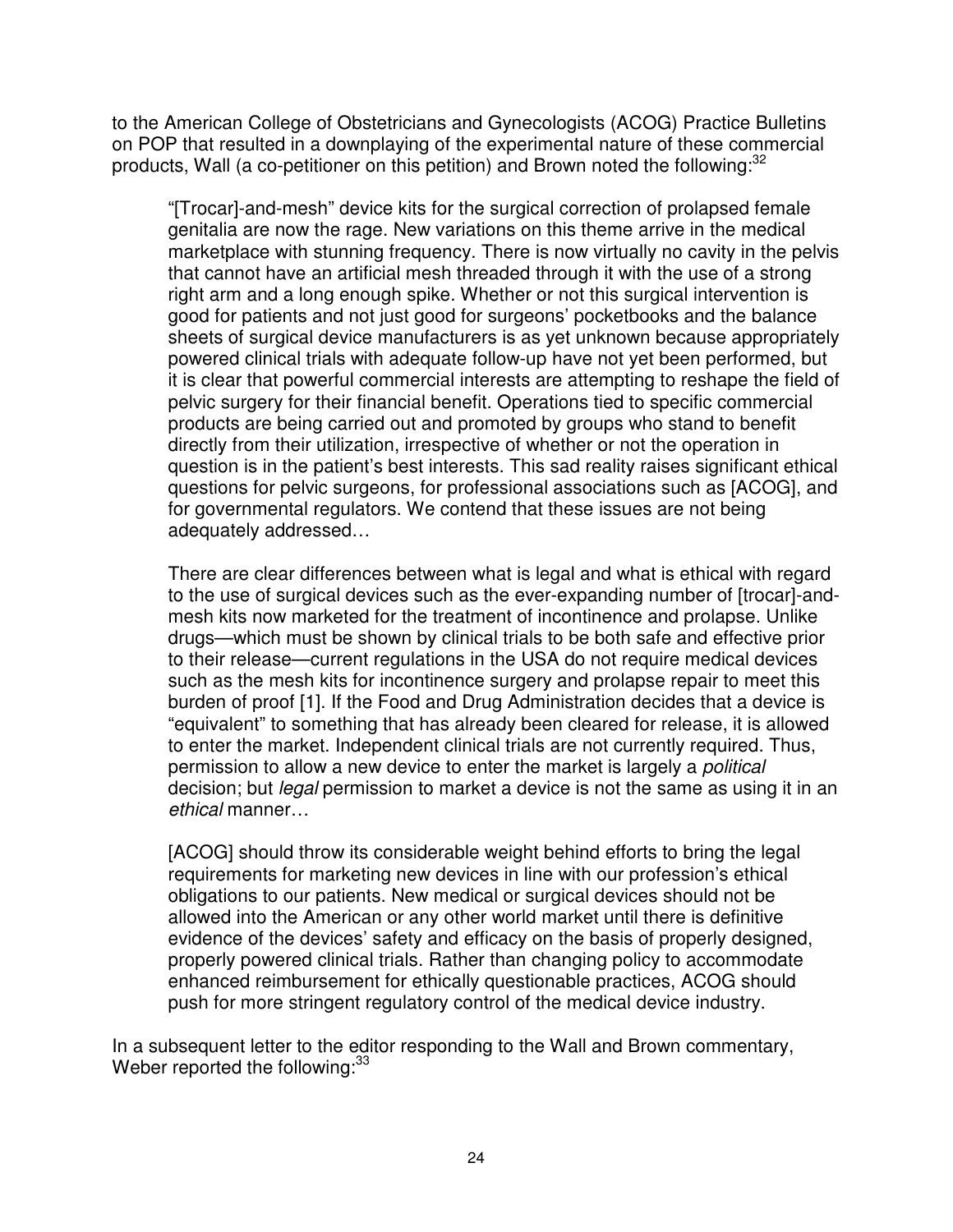As the author responsible for the controversial [use of the word "experimental" in the prior version of] the ACOG Practice Bulletin on pelvic organ prolapse, I would like to thank Drs. Wall and Brown for bringing this matter to the attention of clinicians, and Dr. Karram and the International Urogynecological Journal for their willingness to publish this.

The explanation I was given at the time why ACOG decided to change the wording (over my strenuous objections) was that the meaning of the word "experimental" was ambiguous. This is disingenuous at best. In fact, the ACOG staff member at the meeting of the Committee on Practice Bulletins — Gynecology described the real reason for concern: "…recognition that the current wording would possibly deny payment for some physicians." Most of the clinicians who objected to the word "experimental" understood only too well exactly what meaning was intended — that the use of mesh kits as procedures for prolapse lacked sufficient evidence of risk versus benefit to adequately counsel patients as to expected outcomes. Such clinicians were concerned that insurance companies would not cover procedures labeled experimental, and they were concerned about their medicolegal risk should a complication arise in the course of procedures labeled experimental. Exactly the kinds of concerns that a professional organization that truly promoted best medical practices would see as a red flag — that clinicians' concerns were not focused on what was best for the patient, but on what protected their income. That ACOG chose to align itself with these few Fellows at the expense of patients' outcome and safety is of grave concern.

## **III. SUMMARY OF REQUESTED ACTIONS**

In summary, given (a) the absence of evidence for clinically significant benefits for all currently available non-absorbable surgical mesh products specifically designed and labeled for transvaginal repair of POP; and (b) the overwhelming evidence of very serious adverse events commonly caused by these devices, Public Citizen hereby petitions the FDA, pursuant to the Medical Device Amendments to the Federal Food, Drug, and Cosmetic Act, 21 U.S.C. §§ 360f and 360h, and 21 C.F.R. §§ 10.30, 810, and 895, to immediately:

- (1) ban the marketing of all currently available non-absorbable surgical mesh products specifically designed and labeled for transvaginal repair of POP because these devices present "an unreasonable and substantial risk of illness or injury," the standard for the FDA to institute proceedings to ban a device under the device law, 21 U.S.C. § 360f and 21 C.F.R. § 895.21(a);
- (2) order all manufacturers of non-absorbable surgical mesh products specifically designed and labeled for transvaginal repair of POP to recall these products; and
- (3) require that any non-absorbable surgical mesh product specifically designed and labeled for transvaginal repair of POP that is proposed for marketing in the future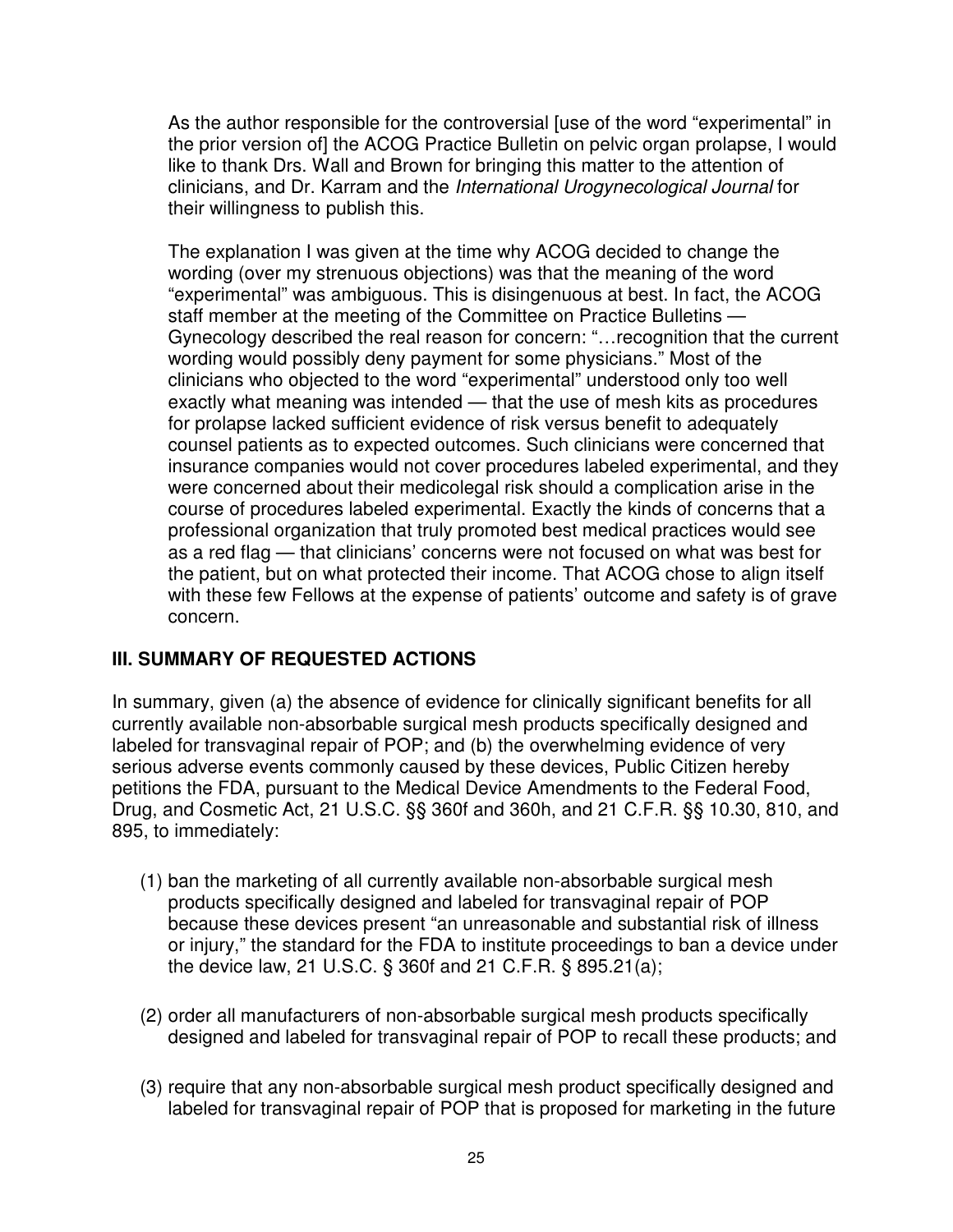be classified as a class III device and only be approved for marketing under a PMA that includes data from well-designed, prospective clinical trials that provide a reasonable assurance that the surgical mesh product is safe and effective.

## **IV. ENVIRONMENTAL IMPACT STATEMENT**

Nothing requested in this petition will have an impact on the environment.

# **V. CERTIFICATION**

We certify that, to the best of our knowledge and belief, this petition includes all information and views on which this petition relies, and that it includes representative data and information known to the petitioners which are unfavorable to the petition.

Sincerely,

Michael A. Carome, M.D. Deputy Director Public Citizen's Health Research Group

Sidney M. Wolfe, M.D. **Director** Public Citizen's Health Research Group

Daniel S. Elliott, M.D. Consultant in Urology Assistant Professor of Urology College of Medicine Mayo Clinic Rochester, MN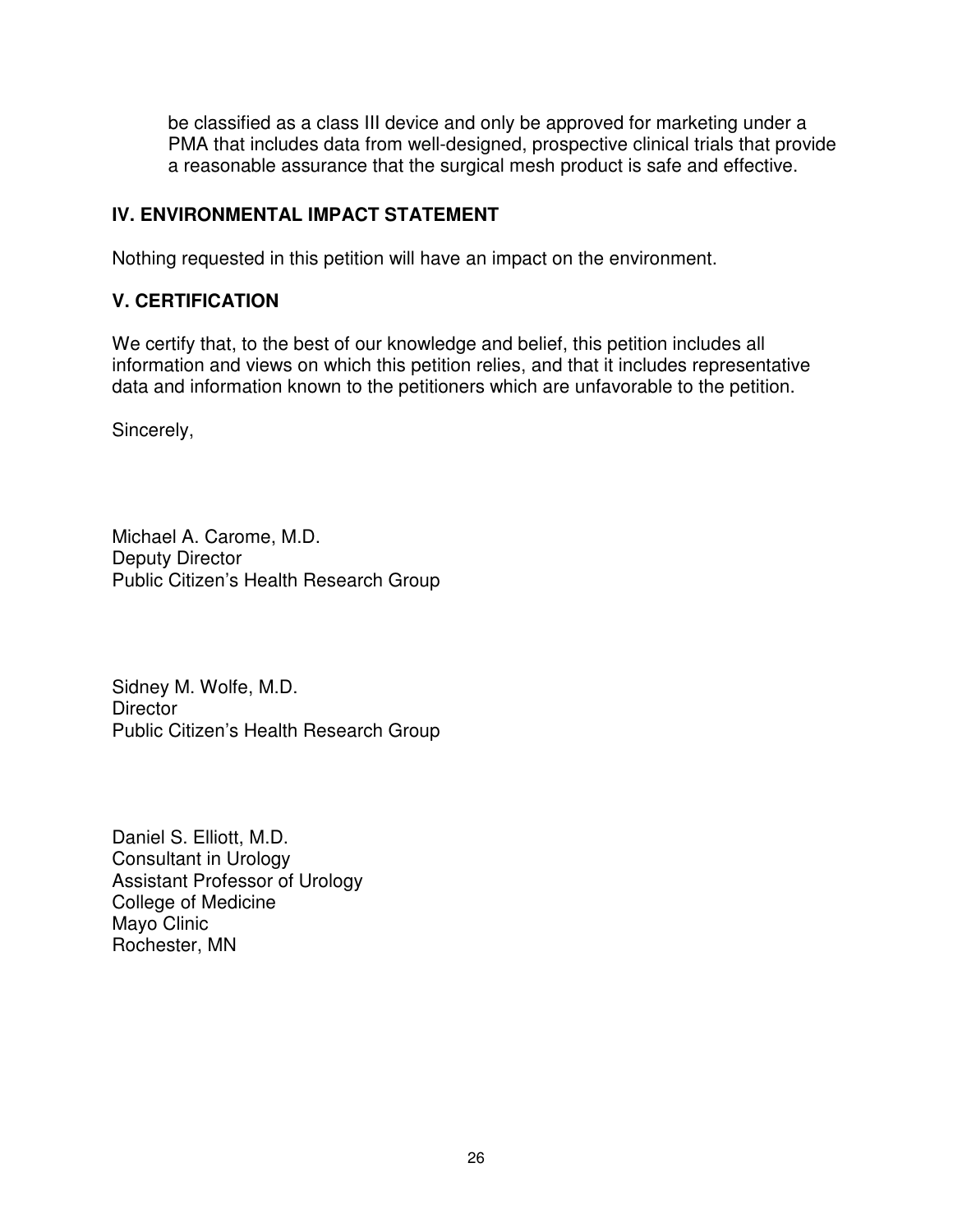L. Lewis Wall, M.D., D.Phil., M.Bioeth. Professor of Obstetrics & Gynecology, School of Medicine Professor of Anthropology, College of Arts and Sciences Washington University St. Louis, MO

l,

<sup>&</sup>lt;sup>1</sup> Title 21 Code of Federal Regulations, Part 878, Subpart D (prosthetic devices), section 878.3300. http://www.accessdata.fda.gov/scripts/cdrh/cfdocs/cfcfr/cfrsearch.cfm?fr=878.3300. Accessed August 3, 2011.

<sup>&</sup>lt;sup>2</sup> Food and Drug Administration. Product Classification Database.

http://www.accessdata.fda.gov/scripts/cdrh/cfdocs/cfPCD/PCDSimpleSearch.cfm?db=PCD&id=FTL. Accessed August 3, 2011.

 $3$  The Food and Drug Administration. Urogynecologic surgical mesh: update on the safety and effectiveness of transvaginal placement for pelvic organ prolapse. July 2011. Available at http://www.fda.gov/downloads/MedicalDevices/Safety/AlertsandNotices/UCM262760.pdf. Accessed August 3, 2011.

<sup>&</sup>lt;sup>4</sup> Maher C, Feiner B, Baessler K, et al. Surgical management of pelvic organ prolapse in women. Cochrane Database of Systematic Reviews. 2010. Issue 4, Art. No.:CD004014. DOI: 10.1002/14651858.CD004014.pub4.

<sup>&</sup>lt;sup>5</sup> Samuelsson EC, Victor FTA, Tibblin G, et al. Signs of genital prolapse in a Swedish population of women 20 to 59 years of age and possible related factors. Am J Obstet Gynecol. 1999;180:299-305.

<sup>&</sup>lt;sup>6</sup> Jia X, Glazener C, Mowatt G, et al. Efficacy and safety of using mesh or grafts in surgery for anterior and/or posterior vaginal wall prolapse: systematic review and meta-analysis. BJOG. 2008;115:1350-1361. 7

Nieminen K, Hiltunen R, Takala T, et al. Outcomes after anterior vaginal wall repair with mesh: a randomized, controlled trial with a 3 year follow-up. Am J Obstet Gynecol. 2010;203:235.e1-8.

<sup>&</sup>lt;sup>8</sup> Zimmerman CW, Sheth SS. Anterior, posterior and apical vaginal reconstruction with and without bolsters. Best Prac Res Clin Obstet Gynaecol. 2011;25:167-174.

<sup>&</sup>lt;sup>9</sup> Hagen S, Stark D, Maher C, et al. Conservative management of pelvic organ prolapse in women. Cochrane Database of Systematic Reviews. 2006. Issue 4, Art. No.:CD003882. DOI:10.1002/14651858.CD003882.pub3.

 $10$  Adams EJ, Thomson AJM, Maher C, et al. Mechanical devices for pelvic organ prolapse in women. Cochrane Database of Systematic Reviews. 2004. Issue 2, Art. No.:CD004010. DOI:10.1002/14651858.CD004010.pub2.

<sup>&</sup>lt;sup>11</sup> Sand, PK, Koduri S, Lobel RW, et al. Prospective randomized trial of polyglactin 910 mesh to prevent recurrence of cystoceles and rectoceles. Am J Obstet Gynecol. 2001;184:1357-1364.

<sup>&</sup>lt;sup>12</sup> Weber AM, Walters MD, Piedmonte MR, et al. Anterior colporrhaphy: a randomized trial of three surgical techniques. Am J Obstet Gynecol. 2001;185:1299-1306.

<sup>&</sup>lt;sup>13</sup> Chmielewski L, Walters MD, Weber AM, et al. Reanalysis of a randomized trial of 3 techniques of anterior colporrhaphy using clinically relevant definitions of success. Am J Obstet Gynecol. 2011;205:69.e1-8.

<sup>&</sup>lt;sup>14</sup> Sivaslioglu AA, Unlubilgin E, Dolen I. A randomized comparison of polypropylene mesh surgery with site-specific surgery in the treatment of cystocoele. Int Urogynecol J. 2008;19:467-471.

<sup>15</sup> Nguyen JN, Burchette RJ. Outcome after anterior vaginal prolapse repair: a randomized controlled trial. Obstet Gynecol. 2008;111:891-898.

Carey M, Higgs P, Goh J, et al. Vaginal repair with mesh versus colporrhaphy for prolapse: a randomised controlled trial. BJOG. 2009;116:1380-1386.